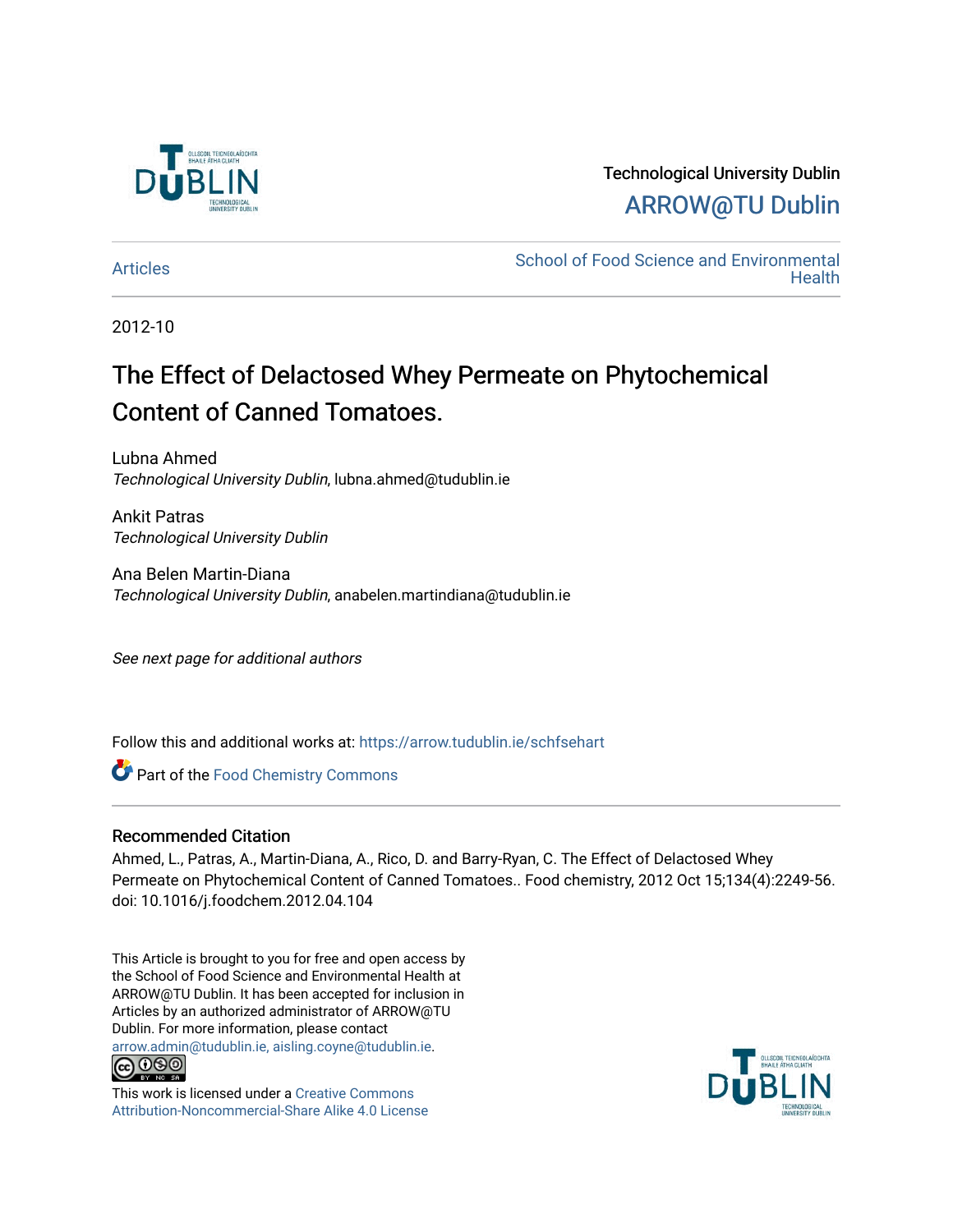## Authors

Lubna Ahmed, Ankit Patras, Ana Belen Martin-Diana, Daniel Rico, and Catherine Barry-Ryan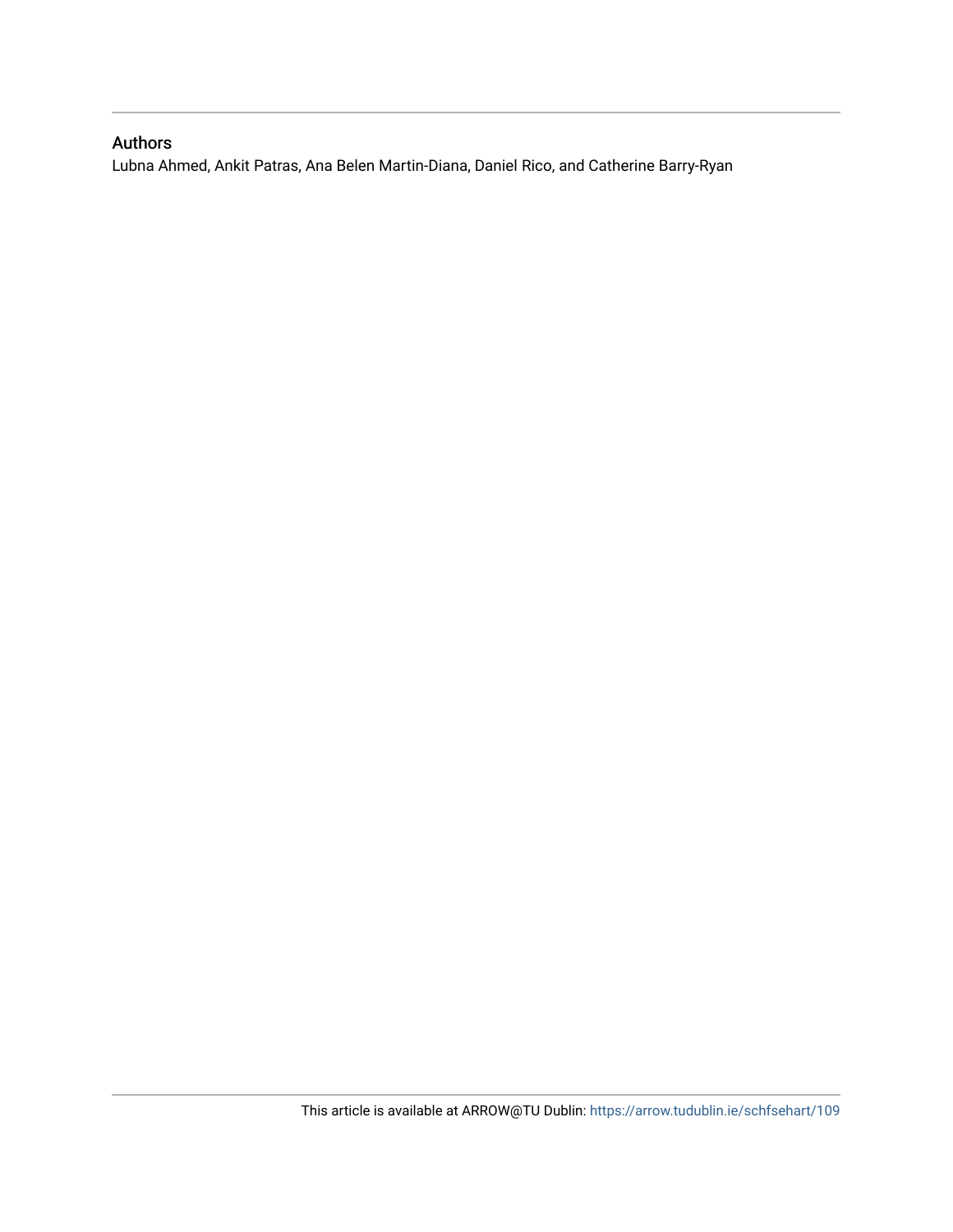| $\mathbf{1}$   | THE EFFECT OF DELACTOSED WHEY PERMEATE ON                                                                                         |
|----------------|-----------------------------------------------------------------------------------------------------------------------------------|
| $\overline{2}$ | PHYTOCHEMICAL CONTENT OF CANNED TOMATOES                                                                                          |
| 3              | Lubna Ahmed <sup>a*</sup> , Ankit Patras <sup>b</sup> , Ana B. Martin-Diana <sup>c</sup> , Daniel Rico <sup>c</sup> and Catherine |
| $\overline{4}$ | Barry-Ryan <sup>a</sup>                                                                                                           |
| 5              | <sup>a</sup> School of Food Science and Environmental Health, Dublin Institute of Technology                                      |
| 6              | (DIT), Cathal Brugha Street, Dublin 1, Ireland.                                                                                   |
| 7              | <sup>b</sup> Department of Food Science, University of Guelph, Canada.                                                            |
| 8              | <sup>c</sup> Agricultural Technological Institute of Castilla and Leon (ITACYL). Government of                                    |
| 9              | Castilla and Leon, Finca Zamadueñas, Valladolid, Spain.                                                                           |
| 10             |                                                                                                                                   |
| 11             |                                                                                                                                   |
| 12             |                                                                                                                                   |
| 13             |                                                                                                                                   |
|                |                                                                                                                                   |
| 14             |                                                                                                                                   |
| 15             |                                                                                                                                   |
| 16             |                                                                                                                                   |
| 17             |                                                                                                                                   |
| 18             |                                                                                                                                   |
| 19             |                                                                                                                                   |
|                |                                                                                                                                   |
| 20             |                                                                                                                                   |
| 21             |                                                                                                                                   |
| 22             | Corresponding Author: Lubna Ahmed, School of Food Science and Environmental                                                       |
| 23             | Health, Dublin Institute of Technology (DIT), Cathal Brugha Street, Dublin 1, Ireland.                                            |
| 24             | Phone: 35314024442, Fax: +35314024495, e-mail: lahmed@dit.ie                                                                      |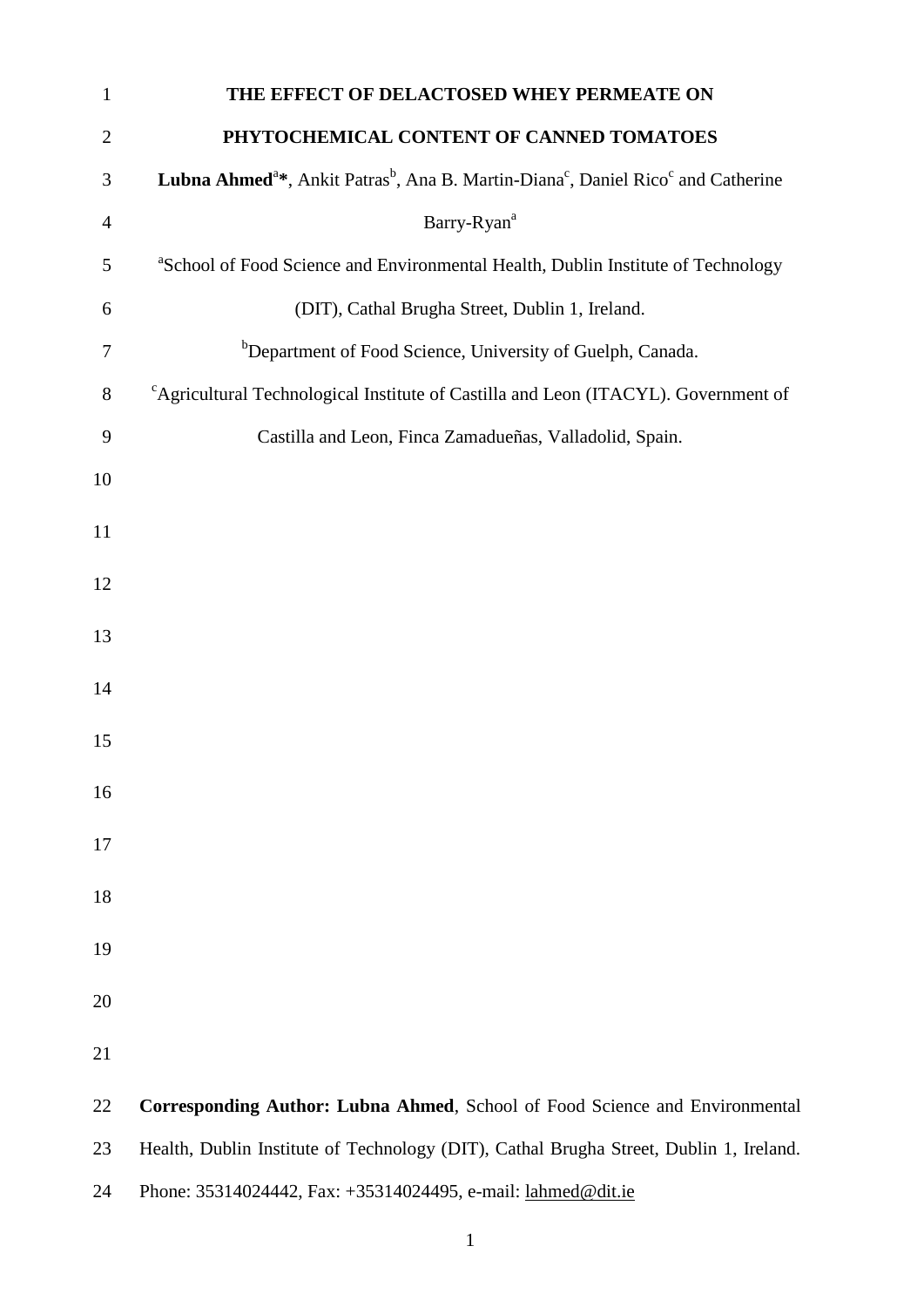#### **ABSTRACT:**

 The effect of delactosed whey permeate (DWP) treatment on antioxidant and phyto-chemical components of canned Irish plum tomatoes were investigated. Tomatoes were sterilized for 5 28 min  $(F_0)$  at 120 °C and stored for 6 months. The DWP treatment retained significantly (p<0.05) higher levels of ascorbic acid and lycopene of tomatoes. The antioxidant activity of DWP treated tomatoes was higher (7 %) than the control at the end of storage. The firmness in DWP-treated fruits was around 40 % higher than that in control. All the parameters decreased significantly (p<0.05) during storage except lycopene and total phenols. Lycopene content showed no significant change and total phenols increased during storage. The changes in ascorbic acid, antioxidant activity and texture were fitted well to Weibull kinetic 35 models with high coefficients of determination  $(R^2)$  and low RMSEC (root mean sum of squared error). The results clearly indicate that DWP enhanced the retention of antioxidant compounds in tomatoes during storage.

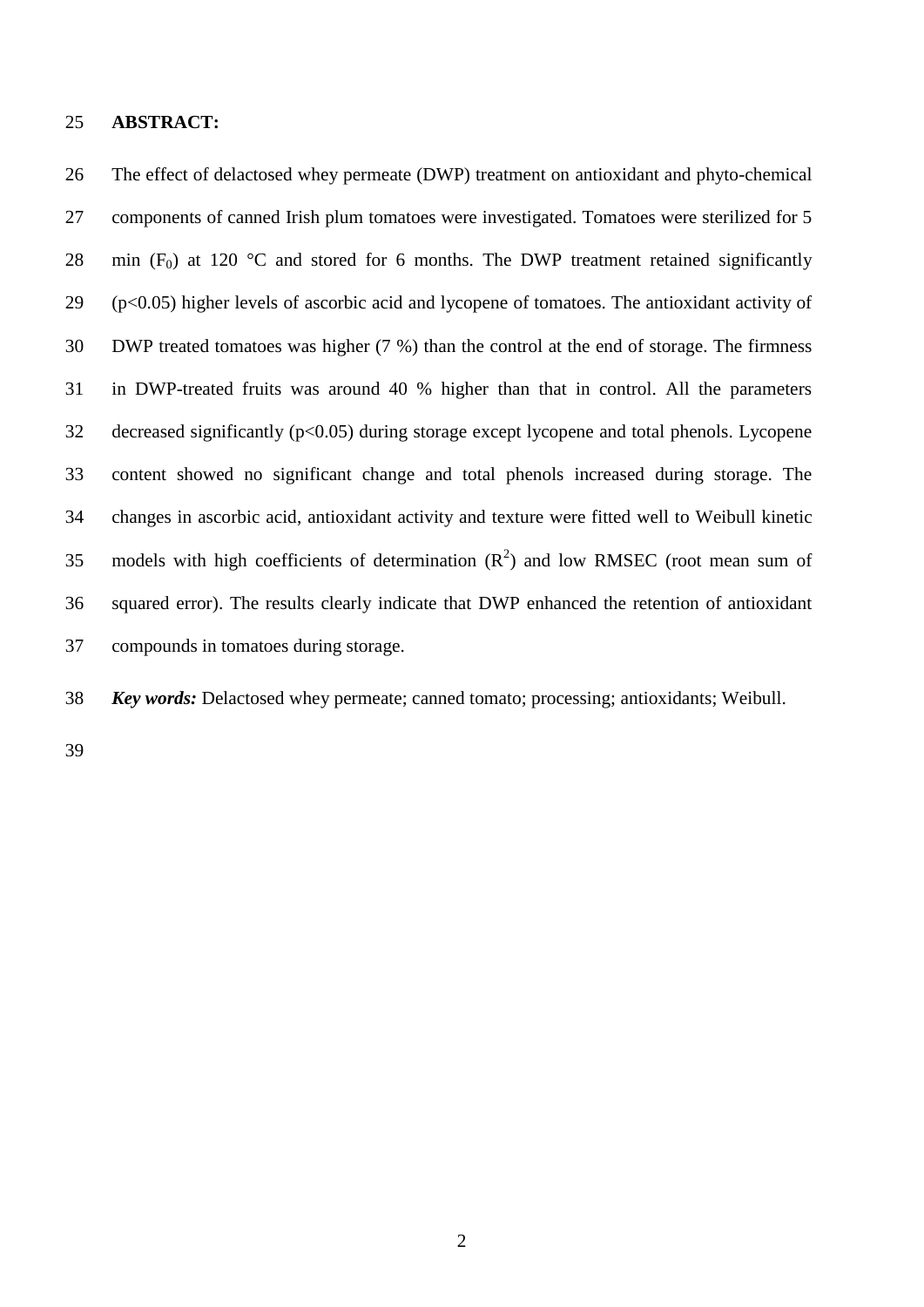#### **1. Introduction**

 Food canning has been one classical way to provide a continuous supply of food independently of the seasonal availability of raw materials. Acidification and thermal treatment are two widely used methods in preservation of canned fruits and vegetables. Canning processes extend the shelf life of the products and make it safe for human consumption by destroying the pathogenic microorganisms. The sterilization of the canned food is usually carried out by steam heating to a temperature sufficient to kill the microorganisms. However, thermal processing of food is often considered to cause losses of micronutrients (Seybold, Fröhlich, Bitsch, Otto & Böhm, 2004). Optimum thermal sterilization of food always requires a compromise between the beneficial and destructive influences of heat on the food. On the positive side, heat destroys microbial pathogens, spoilage organisms and endogenous and introduced enzymes that would otherwise render the food inedible or unsafe. At the same time, concentrations of heat-labile vitamins, particularly thiamine, vitamin C and folate are reduced. In many foods, organoleptic quality is reduced by the heat of the sterilization process. The texture of canned vegetables is often softer than desired (Durance, 1997). Both physical and chemical changes occur during processing and, to a lesser extent, during storage, and it is these that determine the product quality in terms of its sensory properties and nutrient content. These physicochemical changes are influenced by the time and temperature of the process, the composition and properties of the food, the canning medium, and the conditions of storage (Patras, Brunton, Pieve, Butler & Downey, 2009).

 Tomato (*Lycopersicon esculentum* Mill.) is a versatile vegetable that is consumed fresh as well as in the form of processed products with more than 65 % of the world tomato production being processed. It is considered as an important source of dietary antioxidants as it is rich in vitamins, carotenoids and phenolic compounds (Toor & Savage, 2005). Results from epidemiological studies have shown that high consumption of tomato fruit is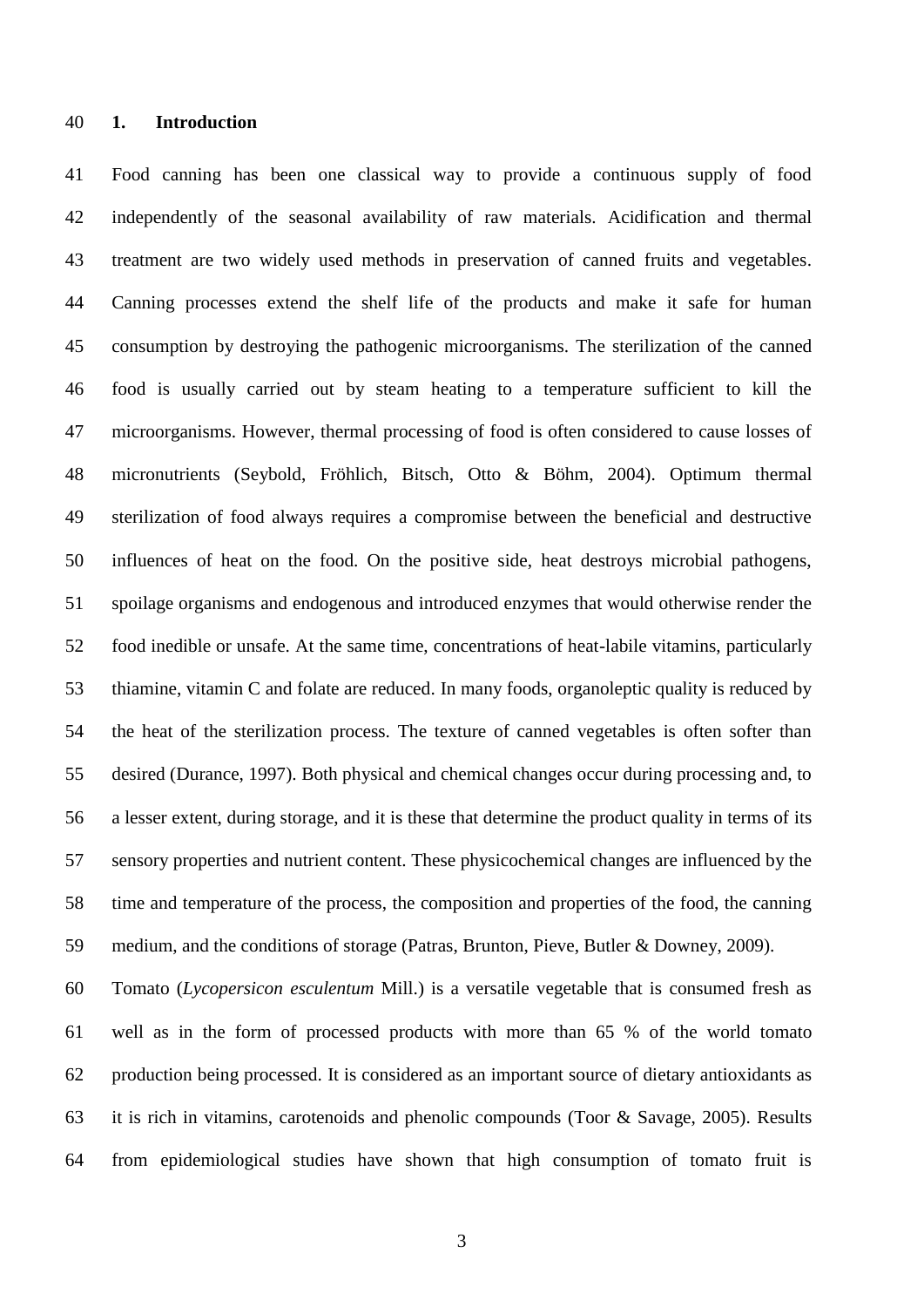consistently correlated with a reduced risk of chronic diseases such as cardiovascular disease and certain types of cancer (Sgherri, Kadlecova, Pardossi, Navari-Izzo & Izzo, 2008). The increase in the consumers' awareness of the health benefits of tomatoes is leading to an increase of tomato consumption. Retention of the quality and shelf-life of fresh tomato and processed tomato products is now the interest of the industry and consumers.

 Whey permeate is a by-product of the production of whey protein concentrate from cheese whey. The main components of whey permeate are water, lactose, peptides and minerals. Whey and whey permeate have been proposed to be used as a natural antioxidant in foods (Contreras, Hernández-Ledesma, Amigo, Martín-Álvarez & Recio, 2011). Enzyme- hydrolysed whey protein is widely used as a bioactive and nutritional ingredient in health and food products (Marshall, 2004). Previous studies have shown that whey protein hydrolysates contain a broad range of antioxidant activity in an iron-catalysed liposome oxidation system (Peña-Ramos & Xiong, 2003) or a copper-catalysed liposome emulsion (Colbert & Decker, 1991), depending on the proteases used. Whey hydrolysates applied to cooked meat pork patties could suppress lipid oxidation (Peña-Ramos & Xiong, 2003). Acidic whey permeate was successfully used for decontamination of fresh-cut lettuce and carrots during storage (Martin-Diana, Rico, Frias, Mulcahy, Henehan & Barry-Ryan, 2006). Delactosed whey permeate could enhance the antioxidant activity of the fresh-cut tomato while retaining the antioxidant components of tomatoes during storage (Ahmed, Martin-Diana, Rico & Barry-Ryan, 2011a, b, c, d).

 Kinetic models are often used for an objective, fast and economic assessment of food safety and food quality. Kinetic modelling may also be employed to predict the influence of processing on critical quality parameters. Weibull distribution function has an interesting potential for describing microbial, enzymatic and chemical degradation kinetics (Cunha et al., 1998). Traditionally, the degradation of nutrients in foods during their thermal processing and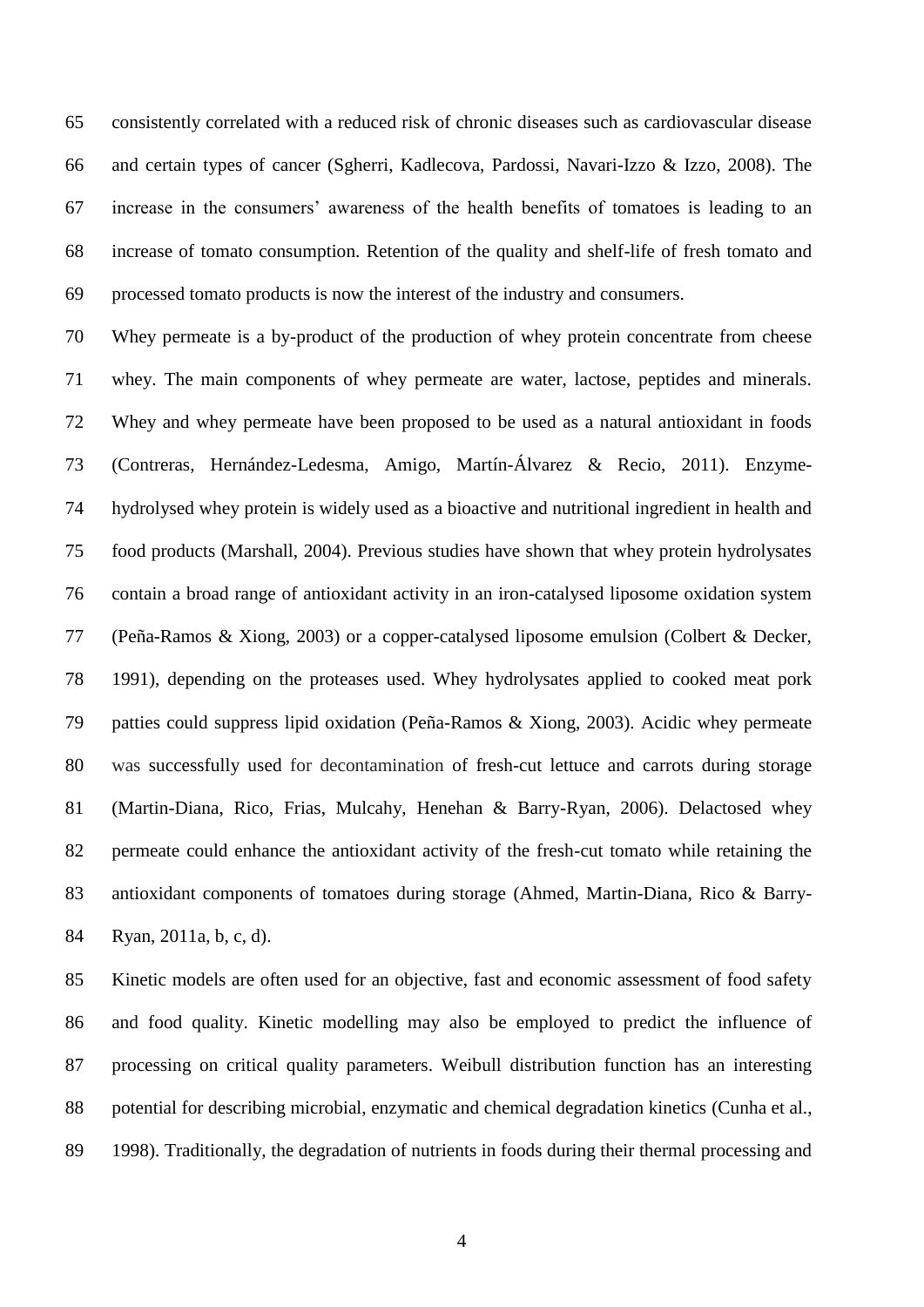storage has been described in terms of zero, first or higher order kinetics (Taoukis et al., 1997). However, Weibull model is extremely flexible owning to the inclusion of a shape constant in addition to the rate constant.

 Therefore the objective of this study was to investigate the efficacy of delactosed whey permeate treatment on retention of the phytochemical contents of canned tomatoes during storage and to model the changes in antioxidant activity, phenols, ascorbic acid, lycopene, texture and colour parameters.

**2. Materials and Methods**

#### *2.1. Sampling*

 Irish vine ripened plum tomatoes (*Lycopersicon esculentum* L. Mill.) cv. Moneymaker were purchased from a local grower. According to the grower, the tomato plants were grown commercially in a greenhouse with a 14 h light period from February until November. The aerial environment of the greenhouse, crop irrigation and nutrition were precisely controlled. 103 The temperature of the greenhouse was 16 - 21 °C which is optimum for lycopene synthesis in tomato fruits. The tomatoes were then brought to the food processing laboratory and stored at 4 °C before processing. The experiments were carried out between June to November 2010.

#### *2.2. Preparation of treatment solution*

 Liquid delactosed whey permeate (DWP) was supplied by Glanbia Ingredients Ltd., Kilkenny, Ireland. DWP was obtained after removal of lactose crystals from cheese whey permeate. In this experiment DWP was used at 3 % (v/v) concentration as optimised in a previous research (Ahmed, Martin-Diana, Rico & Barry-Ryan, 2011b). The solution was prepared using distilled water stored at room temperature. The main components of DWP were given in Table 1.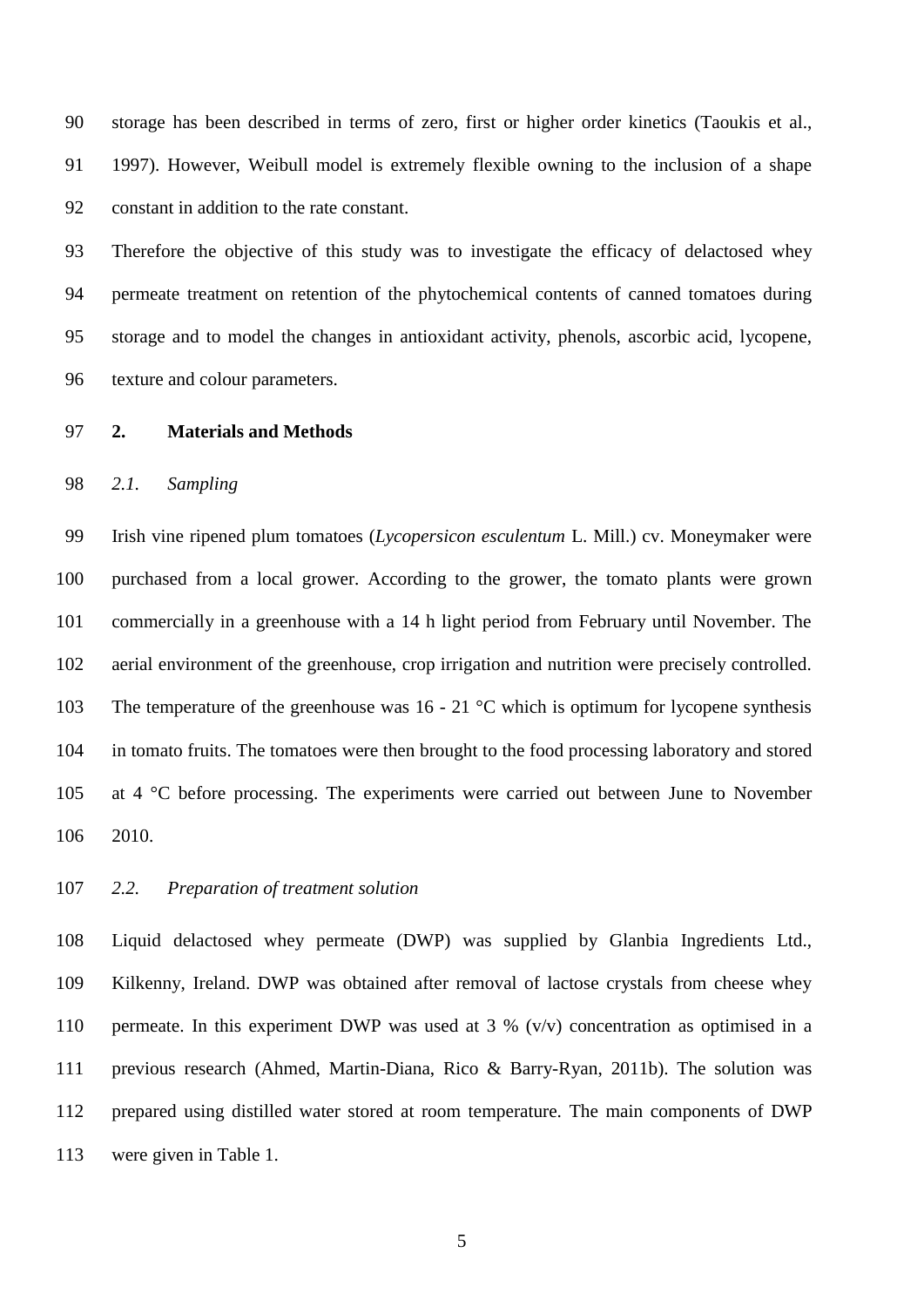#### *2.3. Preparation of Tomato samples for processing*

 Whole tomatoes were rinsed in tap water prior to washing in order to avoid soil contamination. In order to facilitate packing and eliminate dissolved gases within the tissues, 117 the tomatoes were water-blanched for 1 min at 100 °C in a steam-jacketed kettle and then quickly cooled in ice cold water to peel the skin. Approximately 200 g tomatoes were added 119 to each can  $(75 \times 110 \text{ mm}, \text{WEI/WEISS03}, \text{Germany})$ . The tomatoes were topped with 100 120 ml solution (3 % DWP + 0.5 % NaCl + 0.25 % citric acid) with  $6-10$  % headspace at room temperature. The control treatment was 0.5 % NaCl + 0.25 % citric acid.

## *2.4. Canning Experiment*

 The prepared cans were loaded into a pilot scale retort (Barriquand Steriflow, Roanne, 124 France). Sample core temperature profiles and  $F_0$  values were recorded during the process, using an Ellab E-Val TM TM9608 data module (Ellab [UK] Ltd., Norfolk, England) connected to a laptop. A standard Ellab SSA-12080-G700-TS temperature probe was inserted through an Ellab GKM-13009-C020 packing gland (20 mm) into a tomato placed in a can to record the cook cycle. Temperature was monitored every 10 s. The samples were heated to 129 achieve a process equivalent to 121 °C for 5 min at the end of the cook-cool cycle and samples were stored for 6 months at room temperature. Prior to any canning experiment, all Ellab unit probes were calibrated against a JOFRA (ATC-155B) calibration unit at 132 temperatures of 121 °C and the result associated with the calibration did not exceed  $\pm$  0.1 °C.

*2.4. Biomarkers Analysis of Canned Tomatoes*

 Ascorbic acid, lycopene, total phenols, antioxidant activity (as measured by DPPH and FRAP), texture and colour parameters of canned tomatoes were monitored over 6 months stored at room temperature.

*2.4.1. Ascorbic acid*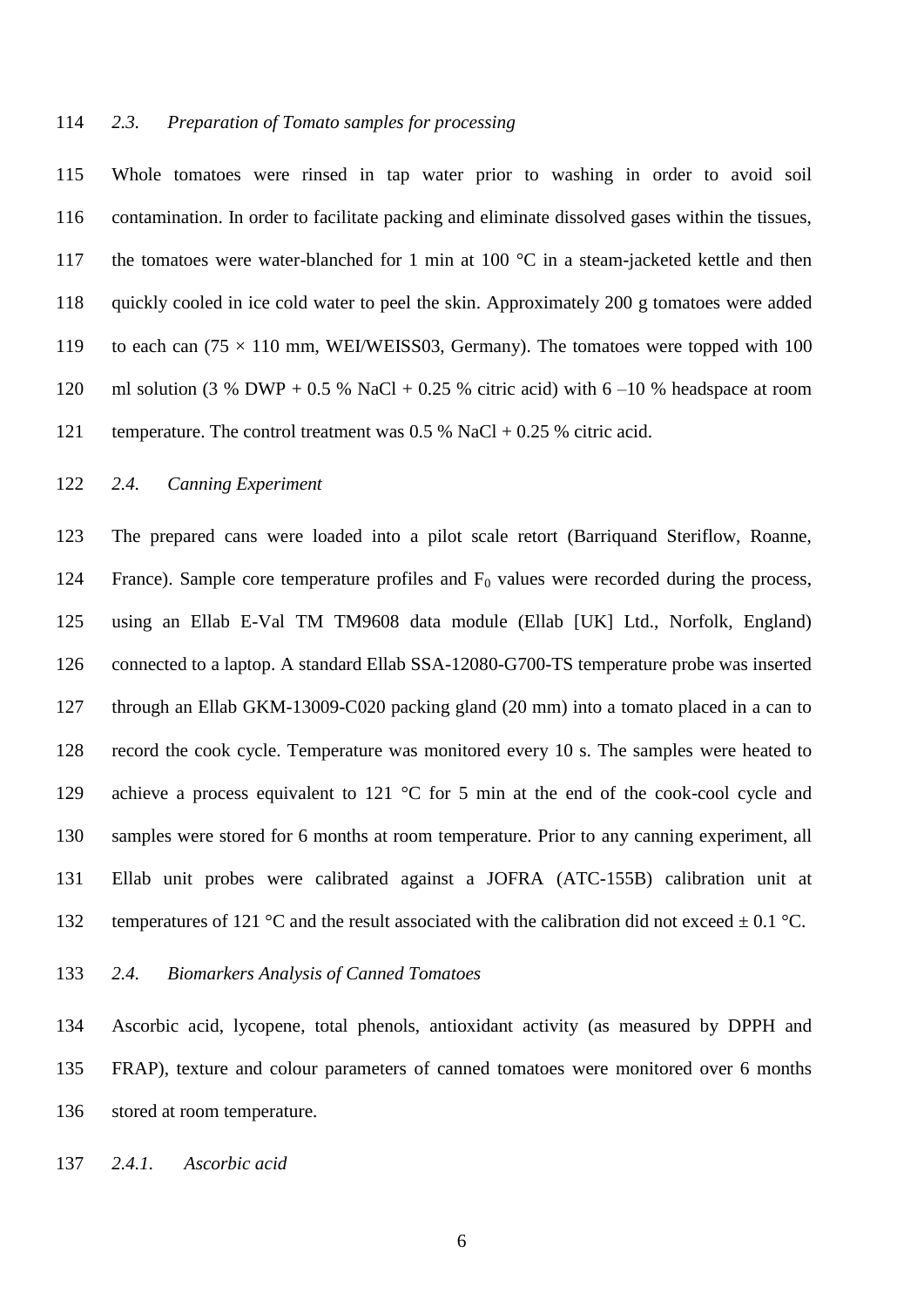Ascorbic acid in tomatoes was analysed by HPLC with a slight modification of the method described by Lee and Castle (2001). A tomato sample (1.25 g freeze-dried powder) was weighed and 25 ml of 6 % metaphosphoric acid (pH 3.0) was added to it. The sample was then homogenized for 1 min at 24,000 rpm using an Ultra-Turrax T-25 Tissue homogenizer (USA). Then the sample was shaken with a Gyratory Shaker G-2 (USA) for 2 hrs at 150 rpm 143 and centrifuged for 15 min at 3,000  $\times$ g at 4 °C (Sanio MSE Mistral 3000ii, UK). Following centrifugation, 10 ml of the supernatant was filtered through PTFE syringe filters (pore size 145 0.45 µm, Phenomenex, UK) and stored at - 20 °C in foil covered plastic test tubes for further analysis by HPLC. The analysis of ascorbic acid content was performed with Waters 600 147 Satellite HPLC, with a reversed phase analytical 5  $\mu$ m particle diameter, polymeric C<sub>18</sub> 148 column  $(150 \times 4.6 \text{ mm}, 5 \text{ \mu m})$  (Waters, Dublin, Ireland) with a UV-tuneable absorbance detector (Waters 486) at 230 nm. Ten µl of the tomato sample was injected. An isocratic mobile phase of 25 mM monobasic potassium phosphate (pH 3.0) with a flow rate of 1.0 ml / min was used. Five concentrations of ascorbic acid standard in 6 % metaphosphoric acid in the range 10 - 50 µg / ml were injected and peak area and height were determined.

*2.4.2. Lycopene* 

 A tomato sample (1.25 g freeze-dried powder) was weighed and transferred into a 100 ml beaker (wrapped with aluminium foil). A 50-ml volume of hexane-acetone-ethanol solution (2:1:1 v/v/v) containing 2.5 % BHT was added to solubilise the lycopene (Shi & Le Maguer, 2000). Following this the samples were homogenized with an Ultra-Turrax T-25 tissue homogenizer for 1 min at 20,500 rpm. The samples were then shaken with a Gyrotory Shaker G-2 (USA) for 2 hrs at 150 rpm followed by 10 ml of distilled water was added and stirred for additional 10 min. The polar and non-polar layers were separated, and the upper hexane layer was collected and filtered through a 0.45 µm PVDF membrane filter. It was transferred to a new 15 ml aluminium wrapped test tubes and kept at - 80 °C till analysis. The analysis of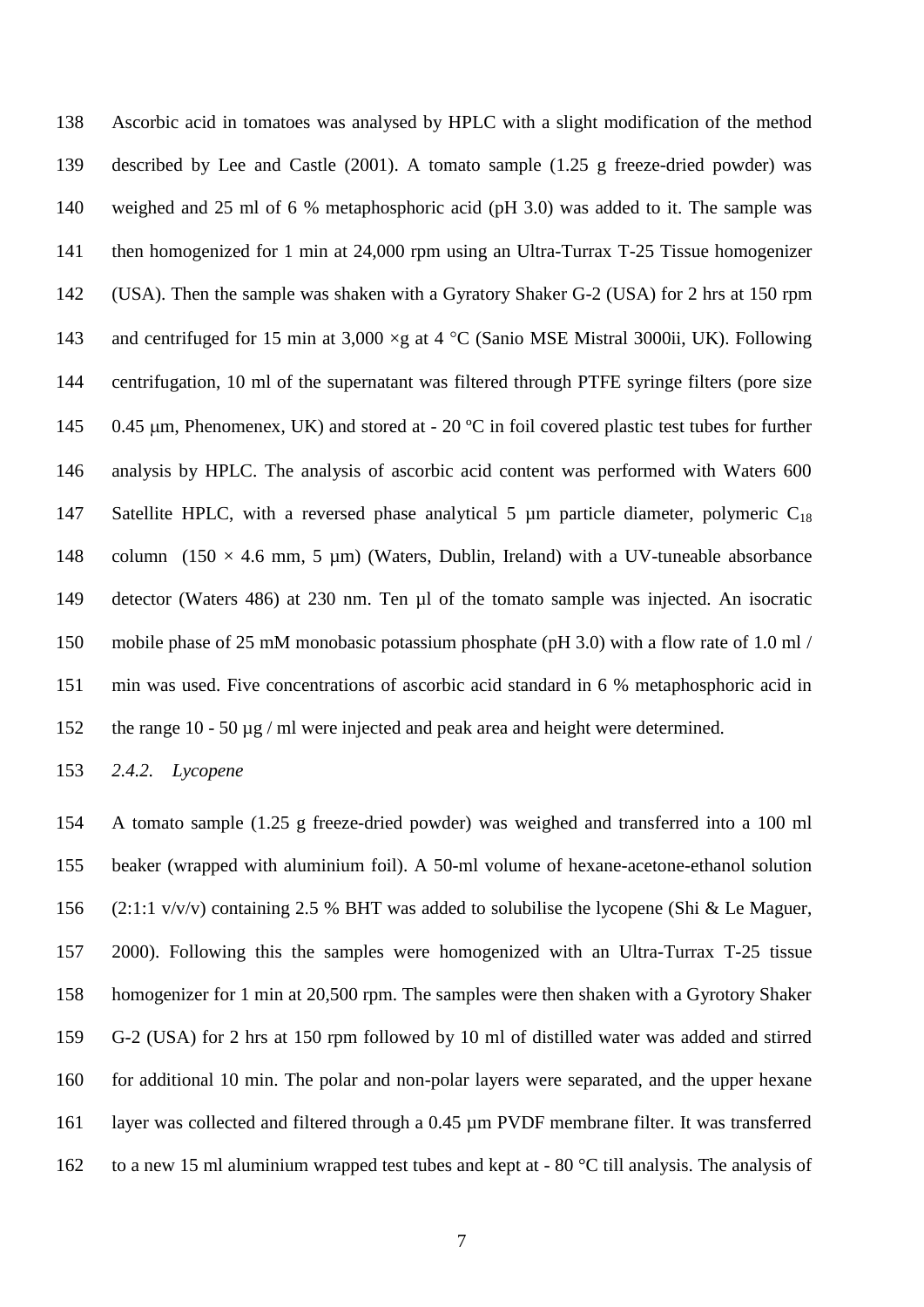lycopene was performed with Waters 600 Satellite HPLC, with a reversed phase analytical 5 164 um particle diameter, polymeric  $C_{18}$  column (150×4.6 mm, 5 µm) (Waters, Ireland) with a UV tuneable absorbance detector (Waters 486) at 475 nm. An isocratic mobile phase of methyl t-butyl ether/methanol/ethyl acetate (40:50:10, v/v) with a flow rate of 1 ml/min was used. The column temperature and mobile phase was maintained at 25 ºC. Analyses were performed under dim light to prevent sample degradation by photo-oxidation. Three concentrations of lycopene standard in the range 0.01 - 0.03 mg / ml were injected and peak area and peak height were determined.

#### *2.4.3. Total phenols*

 For extraction, 25 ml of methanol was added to 1.25 g freeze-dried powder and homogenized in a 50 ml tube with an Ultra-Turrax T-25 tissue homogenizer for 1 min at 24,000 rpm. The samples were then thoroughly mixed with a vortex mixer (V400 Multituve Vortexer, Alpha 175 laboratories) for 2 hrs at 150 rpm. Then they were centrifuged for 15 min at 3,000  $\times$ g using a Sanyo MSE Mistral 3000i, UK. Following centrifugation, 10 ml samples of the supernatant 177 were filtered through PTFE syringe filters (pore size 0.45µm, Phenomenex, UK). The 178 extracts were then stored at -20  $^{\circ}$ C in foil covered plastic test tubes for further analysis. Total phenol content of tomatoes was determined using the Folin-Ciocalteu method (Singleton, 180 Orthofer & Lamuela-Raventos, 1999). In a 1.5 ml Eppendorf tube, 100  $\mu$ l of appropriately 181 diluted methanolic extract, 100  $\mu$ l of MeOH and 100  $\mu$ l of FC reagent were added and 182 vortexed. After exactly 1 min, 700 µl of sodium carbonate (20 %) was added, and the mixture was vortexed and allowed to stand at room temperature in the dark for 20 min. Then the tubes were centrifuged at 12,720 ×g for 3 min. The absorbance of the supernatant was read at 735 nm in 1 ml plastic cuvettes. Each sample of the three batches was measured in triplicate. Results were expressed as mg/L gallic acid equivalents (GAE).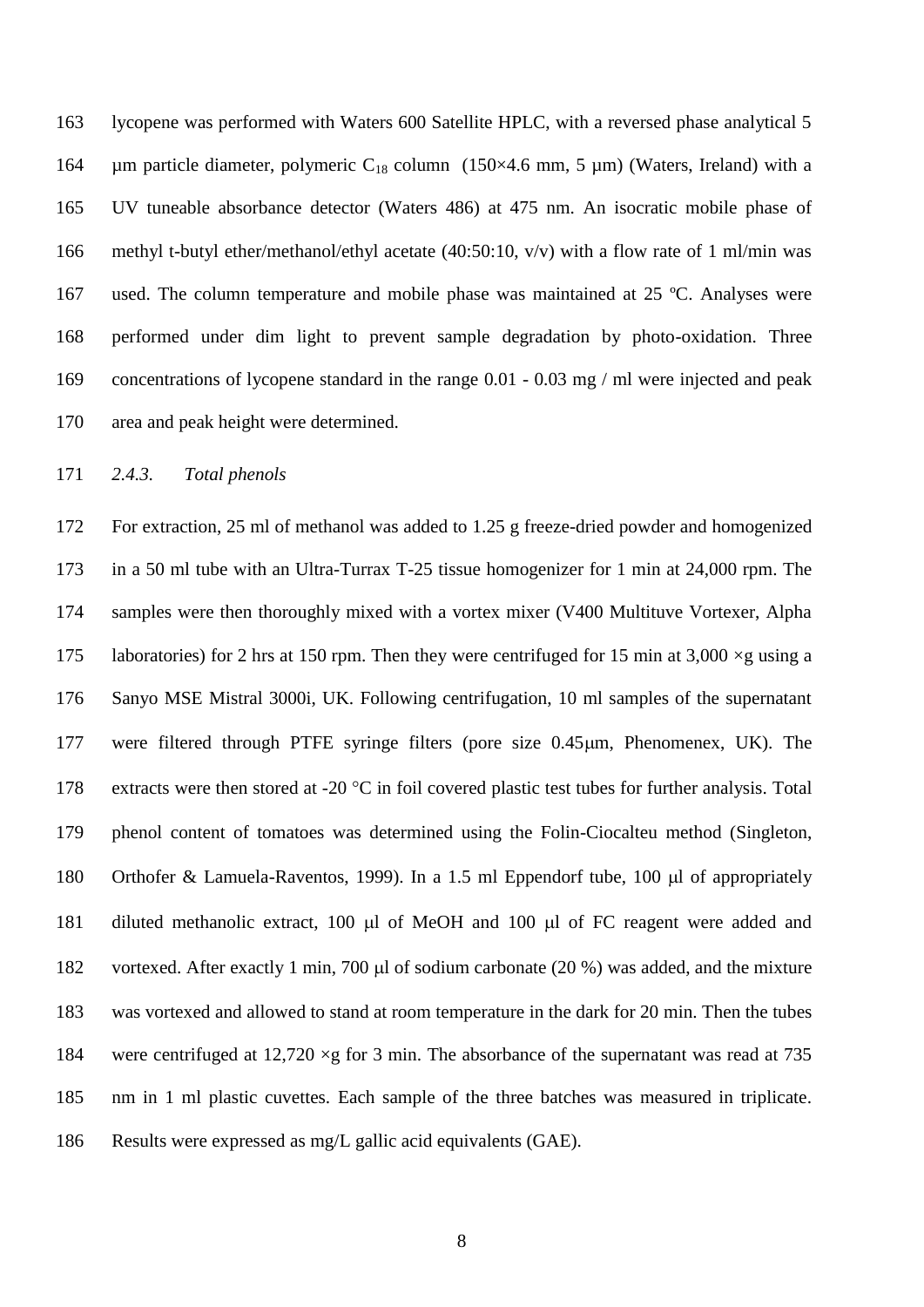#### *2.4.4. Antioxidant activity test*

#### *2.4.4.1. 2, 2-Diphenyl-l-picrylhydrazyl radical scavenging capacity assay (DPPH)*

 DPPH scavenging activity assay was performed as per the method described by Sanchez- Moreno (2002) with a slight modification. The extraction was done as per the phenol content 191 of tomato (section 2.4.3). For DPPH assay, In a 1.5-ml Eppendorf tube 500  $\mu$ l of 192 appropriately diluted methanolic extract and 500 µl DPPH Reagent were added and vortexed. After that they were kept for 30 min in dark. The absorbance of the supernatant was read at 515 nm in 1 ml plastic cuvettes. Each sample of the three batches was measured in triplicate.

*2.4.4.2. Ferric ion reducing antioxidant power assay (FRAP)*

 The FRAP assay was carried out as described by Stratil, Klejdus and Kuban (2006) with a slight modification. The extraction was done as per the phenol content of tomato (section 2.4.3). The FRAP reagent was prepared by mixing 38 mM sodium acetate (anhydrous) in distilled water (pH 3.6), 20 mM FeCl3.6H2O in distilled water and 10 mM 2,4,6-tri(2- pyridyl)-s-triazine (TPTZ) in 40 mM HCl in proportions of 10:1:1. This reagent was freshly 201 prepared before each experiment. In a 1.5 ml Eppendorf tube 100  $\mu$ l of appropriately diluted 202 methanolic extract and 900 µl FRAP Reagent were added and vortexed. After that they were 203 kept for 40 min in the heating blocks at  $37 \degree C$ , covered with aluminium foil. The absorbance of the supernatant was read at 593 nm in 1 ml plastic cuvettes. Each sample of the three batches was measured in triplicate.

*2.4.5. Firmness*

 Firmness was measured using an Instron texture analyser (Instron 4302 Universal Testing Machine, Canton MA, USA), with a 3.5 mm diameter flat faced cylindrical probe. The maximum force (N) necessary to cause a deformation of 3 mm with a speed of 0.2 mm/s was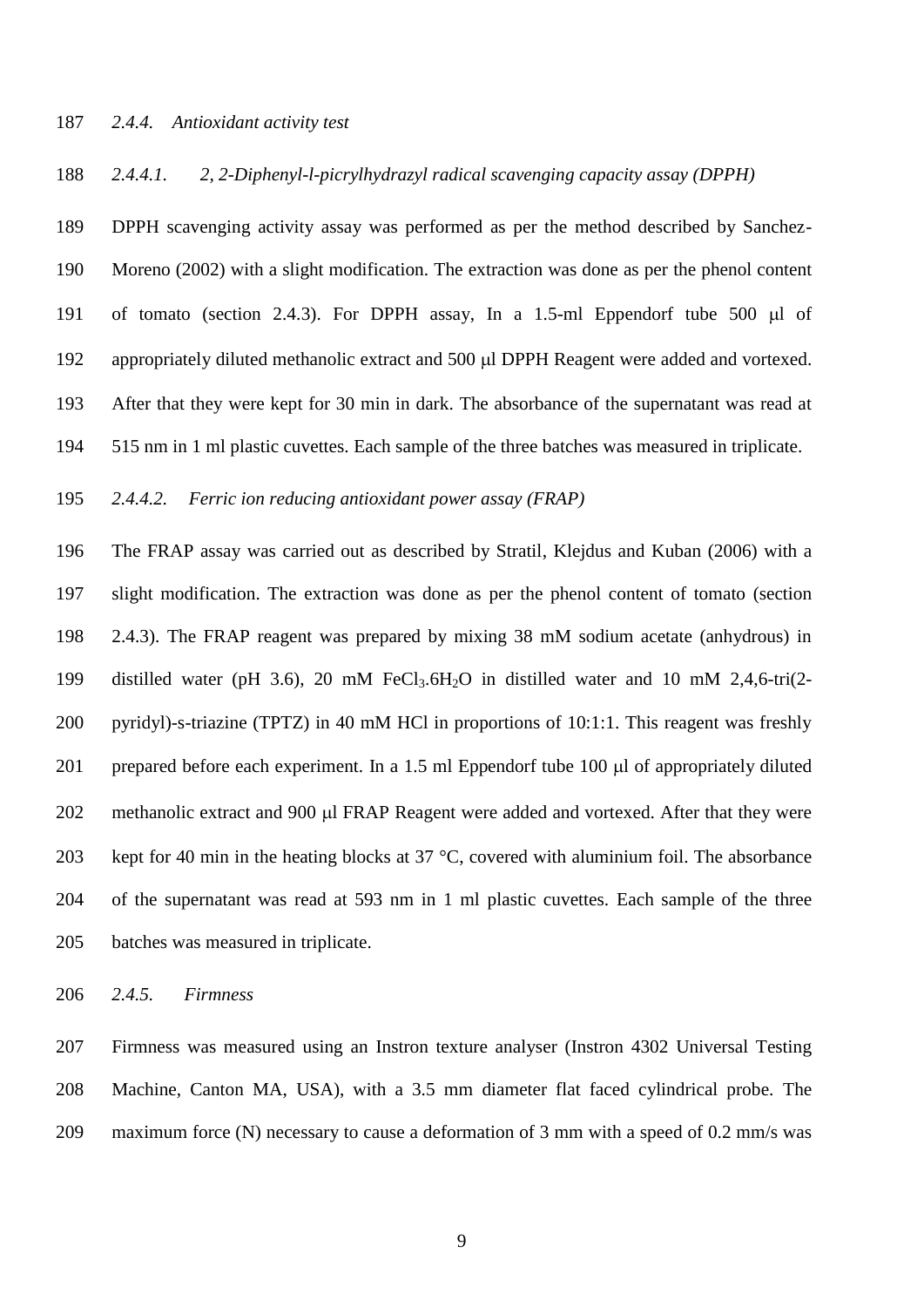recorded. The puncture test was performed on the equatorial zone of each fruit. Data were analyzed with the Instron series IX software for Windows.

*2.4.6. Colour*

 Colour was quantified using a Colour Quest XE colorimeter (HunterLab, Northants, UK). Tomatoes were placed directly on the colorimeter sensor (3.5 cm of diameter) and measured 215 (Ahmed et al., 2011b).  $20 - 30$  measurements were taken per treatment and day. The L<sup>\*</sup> parameter (lightness index scale) range from 0 (black) to 100 (white). The a\* parameter 217 measures the degree of red  $(+a^*)$  or green  $(-a^*)$  colour and the  $b^*$  parameter measures the 218 degree of yellow  $(+b^*)$  or blue  $(-b^*)$  colour. The CIE L<sup>\*</sup> a<sup>\*</sup> b<sup>\*</sup> parameters were converted to 219 Hue (arctan  $b^{*}/a^{*}$ ) and Chroma  $(a^{*2}+b^{*2})^{1/2}$ .

## *2.4.7.* Sensory analysis

 Sensory analysis was performed for canned tomato samples over 6 months of storage time by 222 a panel with an age range of  $25 - 40$  years. Colour, texture, aroma and general acceptability of samples were scored on a scale of 1 to 9, where a score of one indicated a product of very poor quality, etc (Ferreira, Pinho, Amaral & Martins, 2008). The evaluation was carried out in the sensory evaluation laboratory. Products were coded using random numbers to avoid bias. Products were placed in plastic cups with lid, on a white surface and judges were isolated from each-other in a booth in an odour-free environment. The sensory analysis was monitored with Compusense Five software (Release 4.4, Ontario, Canada).

*2.4.8. Statistical Analysis*

 Data were analysed by multivariate analysis of variance (MANOVA) using Statgraphics software (version: Centurium XV; Statistical Graphics Co., Rockville, USA) for different treatments. Analysis of variance one-way (ANOVA) was used to analyse each treatment over 233 storage. In the case of significant differences the LSD range test  $(p<0.05)$  was used. Data are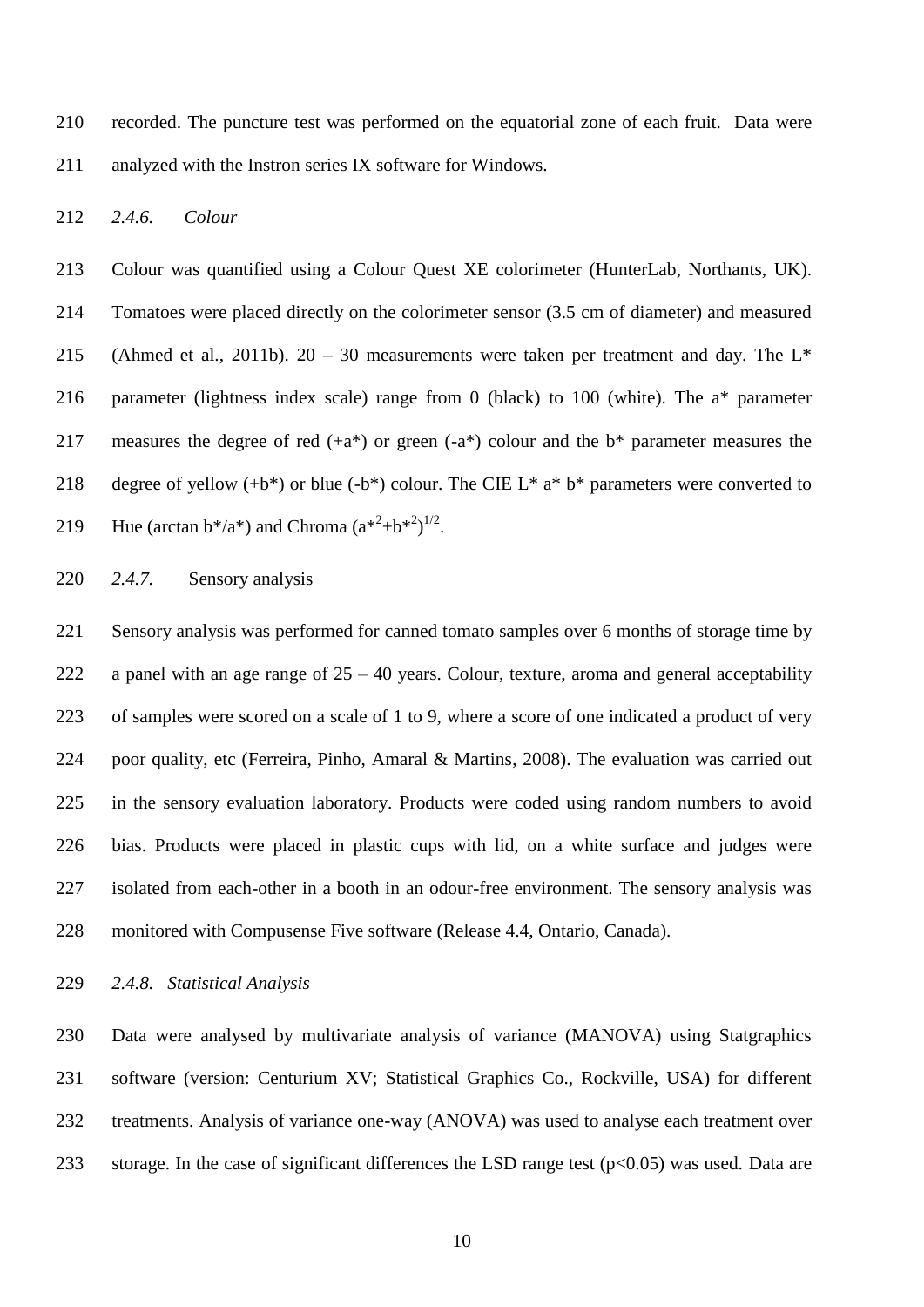presented as means ± standard deviation of 3 replicates of three batches. Relative changes in AA, DPPH, FRAP and texture were described using Weibull model (Equation 1). The Weibull model represents the distribution of the breaking strength of materials and later to describe the behavior of systems or events that have some degree of variability. It is flexible owing to the inclusion of a shape constant in addition to the rate constant and has been employed to describe microbial, enzymatic and chemical degradation kinetics (Manso, Oliveira, Oliveira & Frías, 2001; Cunha, Oliveira & Oliveira, 1998).

241 
$$
C_t = C_0 \times e^{-(Kt)^\beta}
$$
 Equation 1

242 where Ct is AA, DPPH, FRAP and texture values at time t,  $C_0$  is the initial AA, DPPH, 243 FRAP and texture values, K is the rate constant (month<sup>-1</sup>) and β (dimensionless) is the shape constant. Modelling and analysis of variance was performed using SAS Statistical software (SAS Version 9.1, SAS Institute, Cary, NC). The goodness of fit was assessed by regression coefficient of determination along with an analysis of residuals. The fitting ability of the tested models was also evaluated by calculating the root mean squared error (RMSE) (Equation 2) (Neter, Wasserman & Whitmore, 1992).

RMSE = 
$$
\sqrt{\sum_{i=1}^{n_t} \frac{(y_{\text{exp}i} - y_{\text{pre}})^2}{n_t - n_p}}
$$
 Equation 2

250 where  $y_{expi}$  are experimental observations,  $y_{pre}$  are model predictions,  $n_t$  are number of data 251 points and  $n_p$  are number of estimated model parameters.

**3. Results and Discussion**

## *3.1.1. Ascorbic Acid*

 The initial content of ascorbic acid in canned tomatoes was found to be 135 -145 mg/100 g DW, which is in the range of those reported elsewhere (Patras et al., 2009). Ascorbic acid is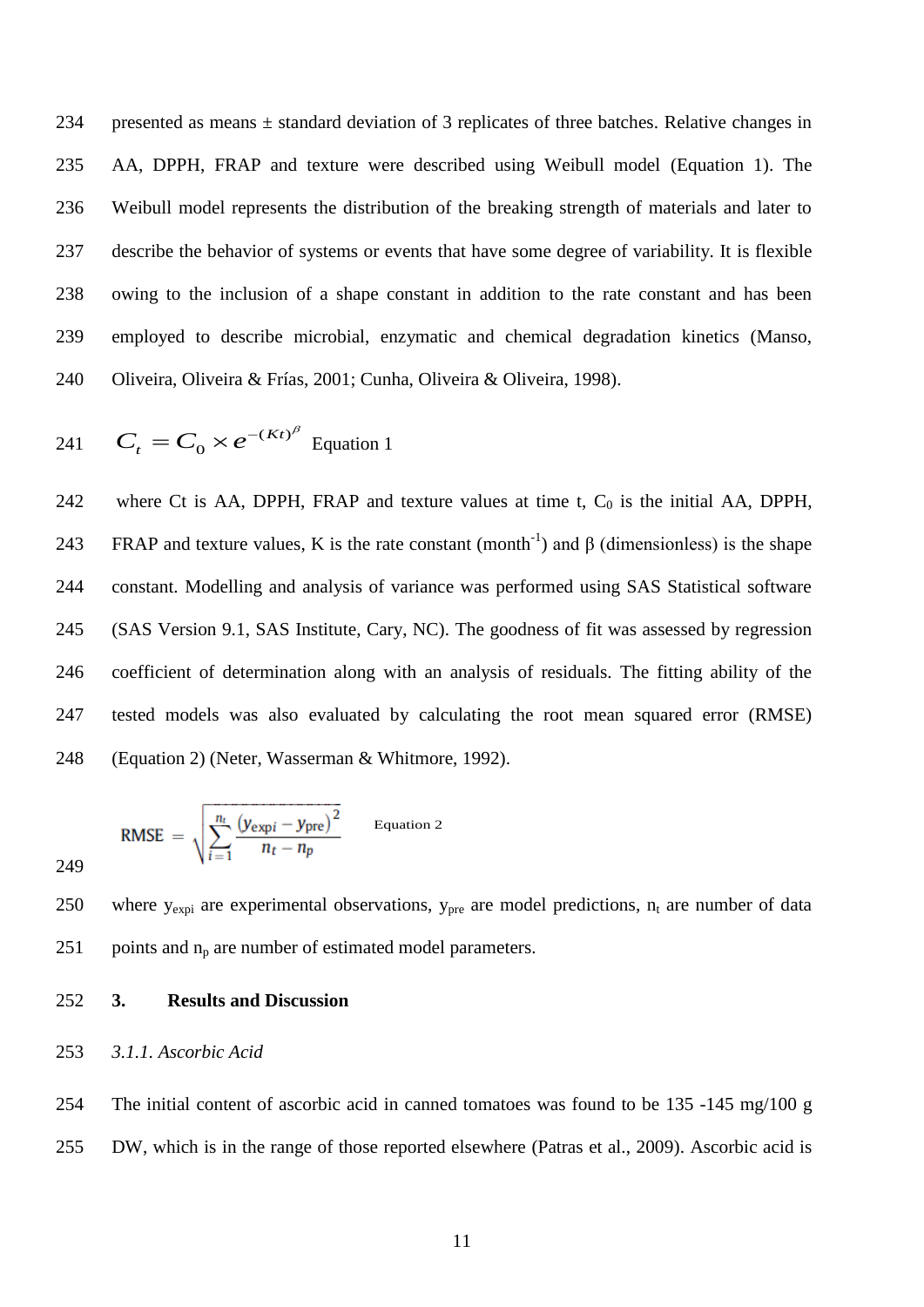256 strongly affected by the various processing techniques. However, significantly  $(p<0.05)$  higher levels of ascorbic acid was found in DWP treated samples compared to control samples (NaCl +Citric acid) throughout the storage (Table 2). DWP could have prevented the thermal degradation of ascorbic acid during canning by inhibiting oxidation as well as forming protective layer on the tissue surface. This was accounted for the higher ascorbic acid values of the DWP treated samples before the storage, ie., immediately after canning than control. This was maintained throughout the storage although storage had deteriorating 263 effect on all samples. There was a significant  $(p<0.05)$  decrease in ascorbic acid content in canned tomato over storage. In control samples the decrease was higher (~30 %) than DWP treated samples (~22 %) after 6 months of storage. Tomato is a significant dietary source of ascorbic acid and its retention is important for tomato products. The decreasing trend of ascorbic acid was in accordance with the findings of other authors (Lavelli & Giovanelli, 2003; Ordonez-Santos, Vázquez-Odériz, Arbones-Maciñeira & Romero-Rodríguez, 2009). The possible reason for the reduction of total ascorbic acid could be autoxidation or oxidation by pro-oxidants generated from other compounds during storage. Oxidation of ascorbic acid to dehydroascorbic acid is followed by hydrolysis of the latter to 2,3-diketogulonic acid, which then undergoes polymerization to other nutritionally inactive products (Dewanto, Adom & Liu, 2002).

*3.1.2. Lycopene* 

 Lycopene content of canned tomato was analyzed during 6 months of storage after treatments with DWP. The initial average amount of lycopene in the samples was 117 mg/100 g DW. The DWP treatment showed significant effect (p>0.05) on the lycopene concentration of the samples (Table 2). DWP treatment might have prevented the high temperature induced oxidation of lycopene during canning. Therefore, the samples treated with DWP showed higher lycopene content than the control. In contrast, lycopene content of the samples did not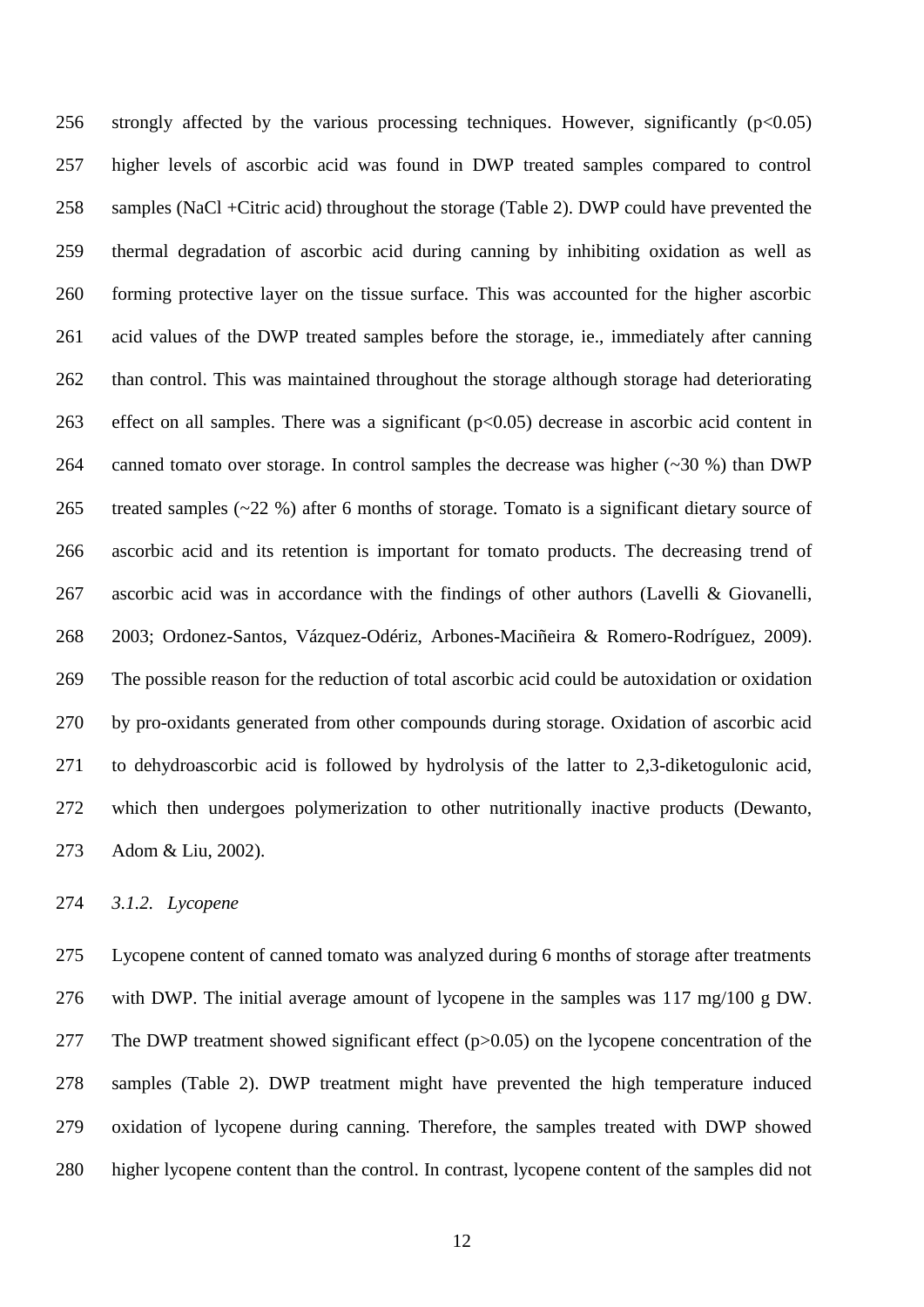281 show significant ( $p<0.05$ ) increase or decrease during storage. Tamburini, Sandei, Aldini & Leoni (1999) and Ordonez-Santos et al. (2009) similarly found no significant change in lycopene of tomato puree during 1-year storage and 6-month storage, respectively. It is well know that lycopene in tomato is relatively resistant to thermal degradation, whereas other antioxidants (ascorbic acid, amino acids and β-carotene degrade more rapidly during processing and storage (Abushita, Daood & Biacs, 2000). Dewanto et al. (2002) reported thermal processing increased the extractable lycopene content in processed products when compared to fresh tomatoes. This is probably because lycopene is mostly attached to the skin and insoluble fibre portion of tomatoes (Toor & Savage, 2005).

*3.1.3. Total phenols* 

 The initial concentration of total phenols in samples was approx 290-305 mg GAE/100 g DW (dry weight) (Table 2). Phenolic contents reported here were within the range of those reported elsewhere (Lavelli & Giovanelli, 2003; Patras et al., 2009). In the present study total 294 phenol content of the DWP treated tomatoes was significantly  $(p<0.05)$  higher than the control samples throughout storage. DWP was reactive to FCR and therefore had total phenol value although DWP did not contain any phenolic compound. This could be the reason for the higher total phenolic content in the DWP treated samples than other samples. Total phenol content of tomatoes increased in all samples over 6 months of storage. Lavelli and Giovanelli (2003) suggested that the increased total phenol concentrations of canned tomato products may be due to hydrolysis processes. Lavelli, Hippeli, Peri & Elstner (1999) explained that there could be two reasons for this phenomenon: (1) the release of free hydroxyl groups through hydrolysis of flavonoid glycosides, and (2) the release of phenols by cell walls. The degradation of the cell-wall polysaccharide structures favour the phenol release from skins, notably those phenols that are linked to the cellwall (Pinelo, Arnous & Meyer, 2006).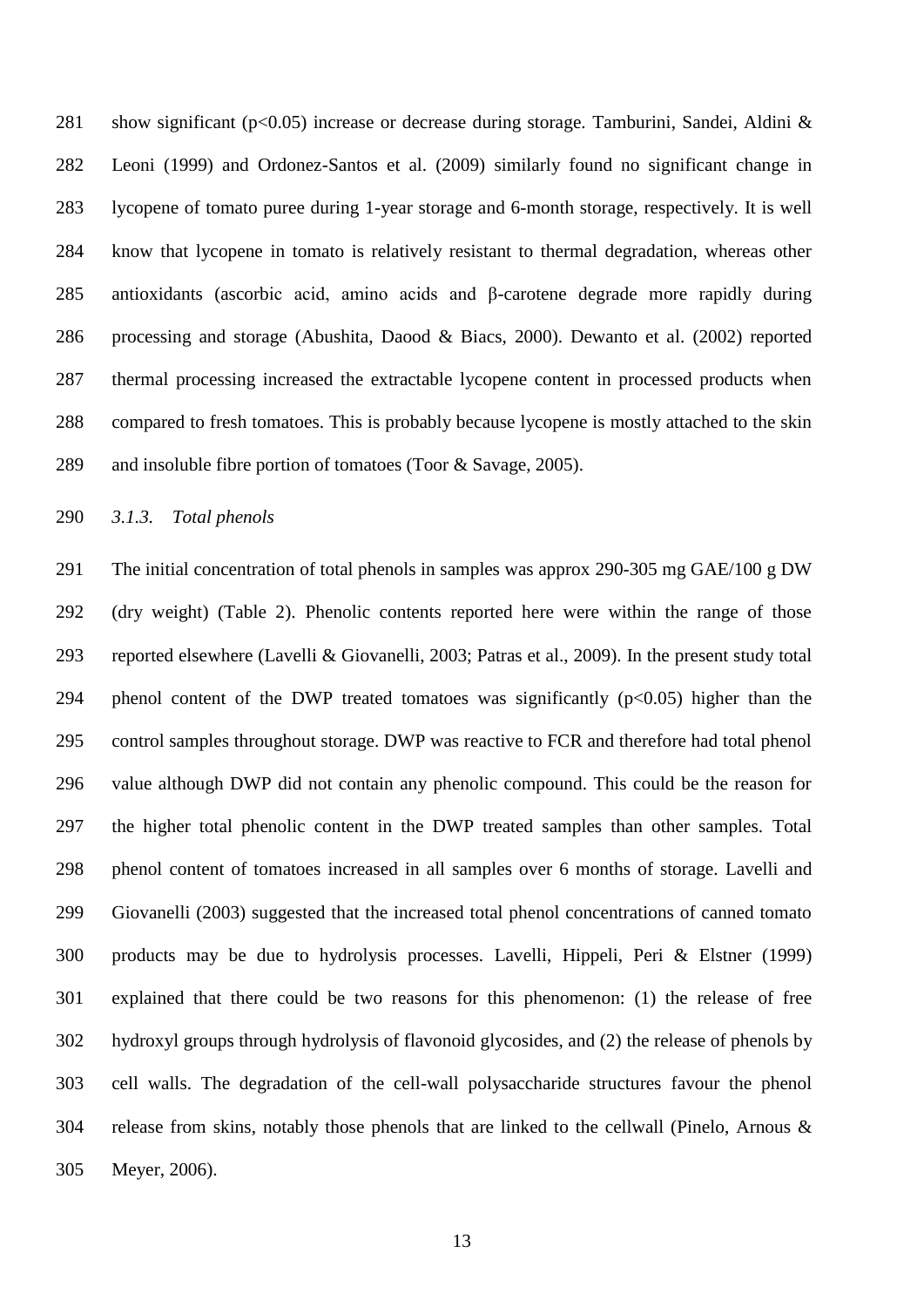#### *3.1.4. Antioxidant activity test*

#### *3.1.4.1. 2, 2-Diphenyl-1-picrylhydrazyl radical scavenging activity assay (DPPH)*

 The global antioxidant activity as measured by DPPH radical scavenging activity differed significantly (p<0.05) between treatments (Table 2). The DWP treated tomato samples showed significantly (p<0.05) higher DPPH reduction than the control samples. The higher antioxidant activity of DWP treated samples could be associated with the intrinsic antioxidant activity of DWP (Ahmed et al., 2011a). DWP might have also helped to retain the antioxidant activity of tomatoes. These results could be related to the total phenolic content of the samples since the samples containing higher phenolic content exhibited stronger DPPH reduction and vice versa. Overall, the antioxidant activity of canned tomatoes deceased with storage time irrespective of the treatments. The average reduction of antioxidant activity of the canned tomatoes was 18 % during 6 months of storage.

#### *3.1.4.2. Ferric ion reducing antioxidant power assay (FRAP)*

 Ferric ion reducing antioxidant power (FRAP) is one of the most commonly used antioxidant activity assay (Stratil, Klejdus & Kuban, 2006). DWP treated samples retained significantly (p<0.05) better antioxidant activity as measured by FRAP than control samples (Table 2). FRAP value of canned tomatoes decreased during storage in all three samples. This result was in agreement with the finding of Lavelli and Giovanelli (2003). In control (NaCl + citric acid) samples the decrease was higher (~18 %) than DWP treated samples (~11 %) after 6 months of storage. The FRAP values of the tomato sample followed the same trend as DPPH values in the current study. The reduction of antioxidant activity of samples during storage could be attributed to the degradation of ascorbic acid which is one of the main antioxidants in tomato.

*3.1.5. Firmness*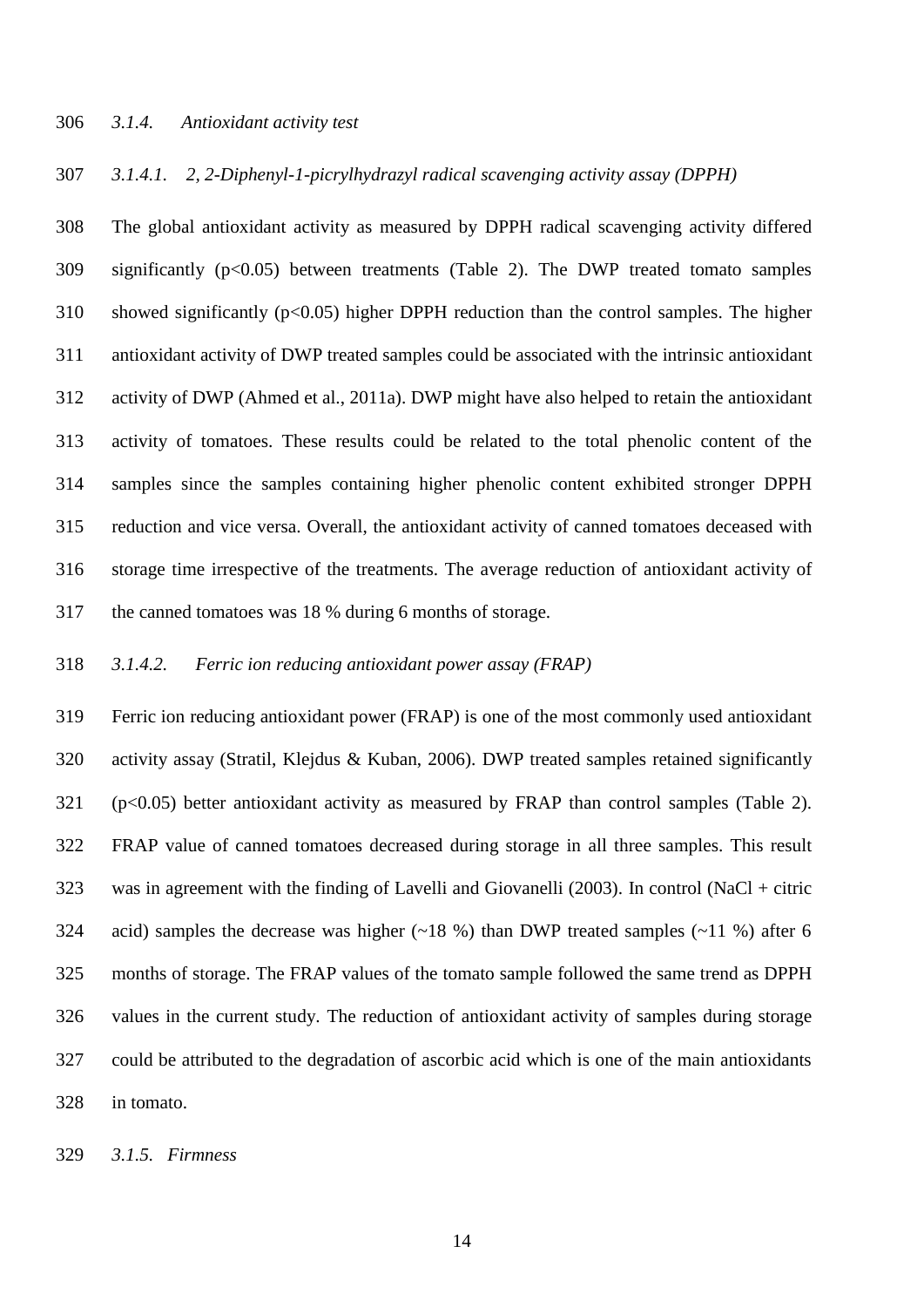Firmness is the most relevant property in quality characterization of the tomatoes processed in the canning industry, in particular, of canned whole tomatoes. It is related to ripeness rate and the tomato susceptibility to damage during harvesting and processing (Arazuri, Jare´n, Arana & Pe´rez de Ciriza, 2007). DWP treatment markedly inhibited fruit softening and 334 maintained significantly (p<0.05) greater firmness throughout the storage compared to the control (Table 3). The firmness in DWP-treated fruits was around 40 % higher than that in control fruits at the end of 6 months of storage. The presence of calcium (Ca) in DWP might have contributed to maintenance of this firmness of canned tomatoes during storage (Ahmed et al., 2011b). This effect of Ca can be explained by the formation of cross links between the carboxyl groups of polyuronide chains found in the middle lamella of the cell wall. Ca also increases cell turgor pressure and stabilizes the cell membrane (Shafiee, Taghavi & Babala, 2010; Martin-Diana, Rico, Frias, Barat, Henehan & Barry-Ryan, 2007). The texture of canned tomatoes decreased gradually during storage.

*3.1.6. Colour*

 Colour is a very important quality factor in fruit and vegetable products, since it influences consumer acceptability. The colour parameters of canned tomatoes for different treatments 346 and storage time are shown in Table 3. There were significant ( $p<0.05$ ) differences in L<sup>\*</sup>, a<sup>\*</sup> and b\* values between DWP treated and control samples. DWP treated tomatoes retained 348 brighter colour than the control. The  $L^*$ ,  $a^*$  and  $b^*$  values of the tomato samples decrease regardless of the treatment during storage. This was in agreement with the findings of other authors (Liu, Cao, Wang & Liao, 2010; Lana, Tijskens & Van Kooten, 2006). The decrease in L\* reflected the darkening of surface colour and characterized the presence of non- enzymatic browning reaction during storage. The decrease in a\* and b\* indicated less red and less yellow in canned tomato products. Hue was fairly stable but chroma decreased during storage and the decrease was more prominent in control fruits.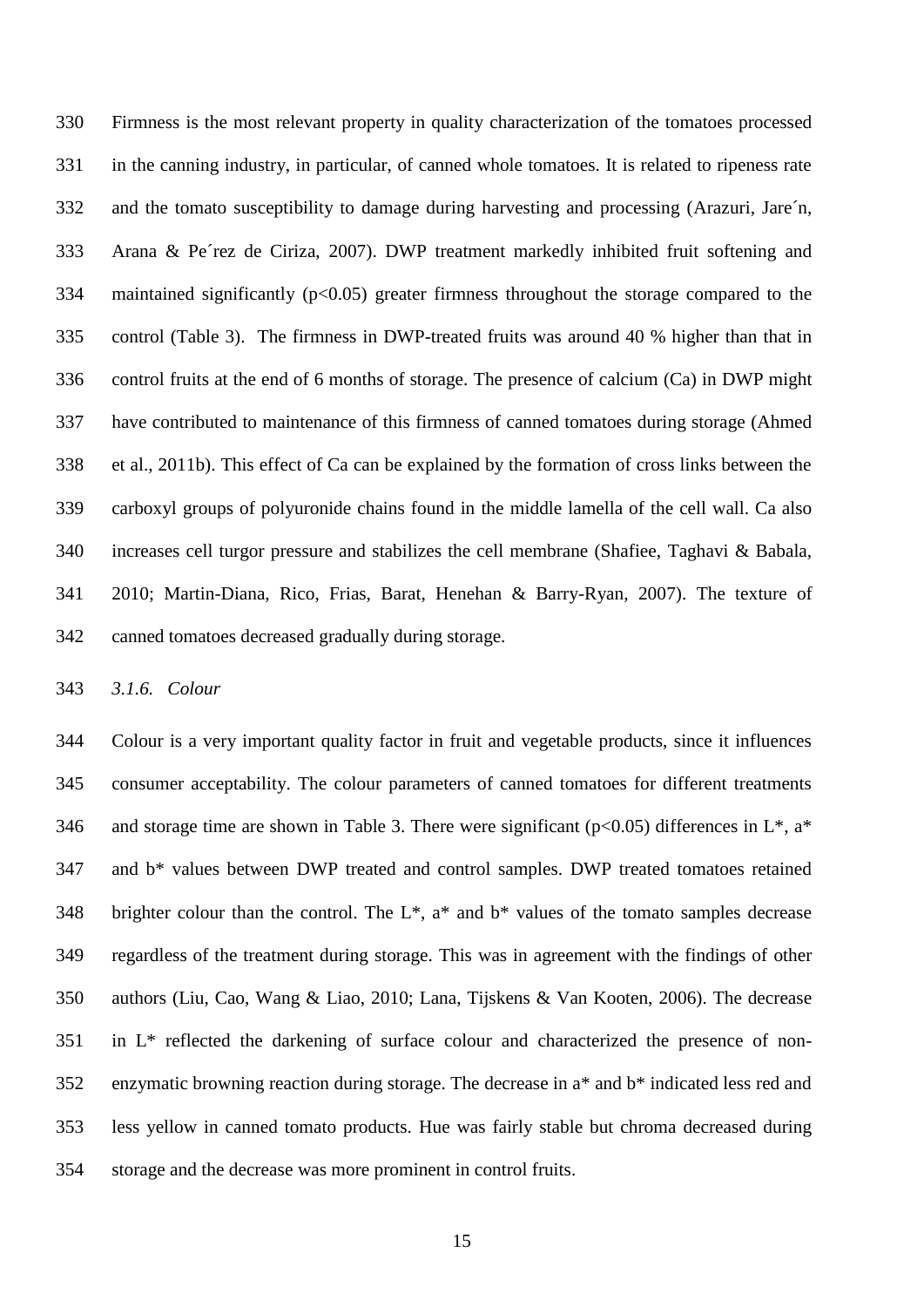356 Significant differences ( $p<0.05$ ) were observed between DWP treated and control (NaCl + citric acid) canned tomato samples for colour, aroma, texture and general acceptability scores (Figure 1). DWP treated samples scored significantly higher (p<0.05) than the control samples. The panellists scored the aroma and colour of tomatoes treated with DWP was higher than the control samples. This was in agreement with the other physico-chemical markers of canned tomato studied. Ahmed et al. (2011d) reported that DWP treated fresh-cut tomato samples had higher acceptability than the non-treated samples. All the attributes 363 evaluated decreased significantly  $(p<0.05)$  during storage for all treatments which is associated with a loss of quality. The use of whey permeate for food preservation has also been examined by Nykänen *et al.* (1998). These authors analyzed the effect of nisin-whey permeate washing solutions on total counts and sensory characteristics in rainbow trout. They found that nisin-whey treatment caused no negative effect on sensory attributes.

 *4. Weibull model to describe changes in texture and antioxidant composition of tomatoes during storage*

 The retention of texture, ascorbic acid, DPPH and FRAP values were plotted as a function of various treatments [control (NaCl + citric acid), DWP and DWP + NaCl + citric acid] and storage (Figures 2 A, B and 3 A, B). Table 4 shows the results of fitting phytochemical composition of canned tomatoes to the Weibull model distribution. The Weibull model (Eq. 1) yielded good fits to ascorbic acid, DPPH, FRAP and texture experimental data. Weibull model (Eq. 1) was adequate for describing the changes in phytochemical content of canned tomatoes (Table 3). Therefore, Weibull distribution may be suitable for predicting the changes in texture, ascorbic acid, DPPH and FRAP during storage.

 Odriozola-Serrano, Soliva-Fortuny and Martín-Belloso (2009) reported that the adequacy of Weibull distribution to relate changes in anthocyanins and antioxidant capacity of fresh-cut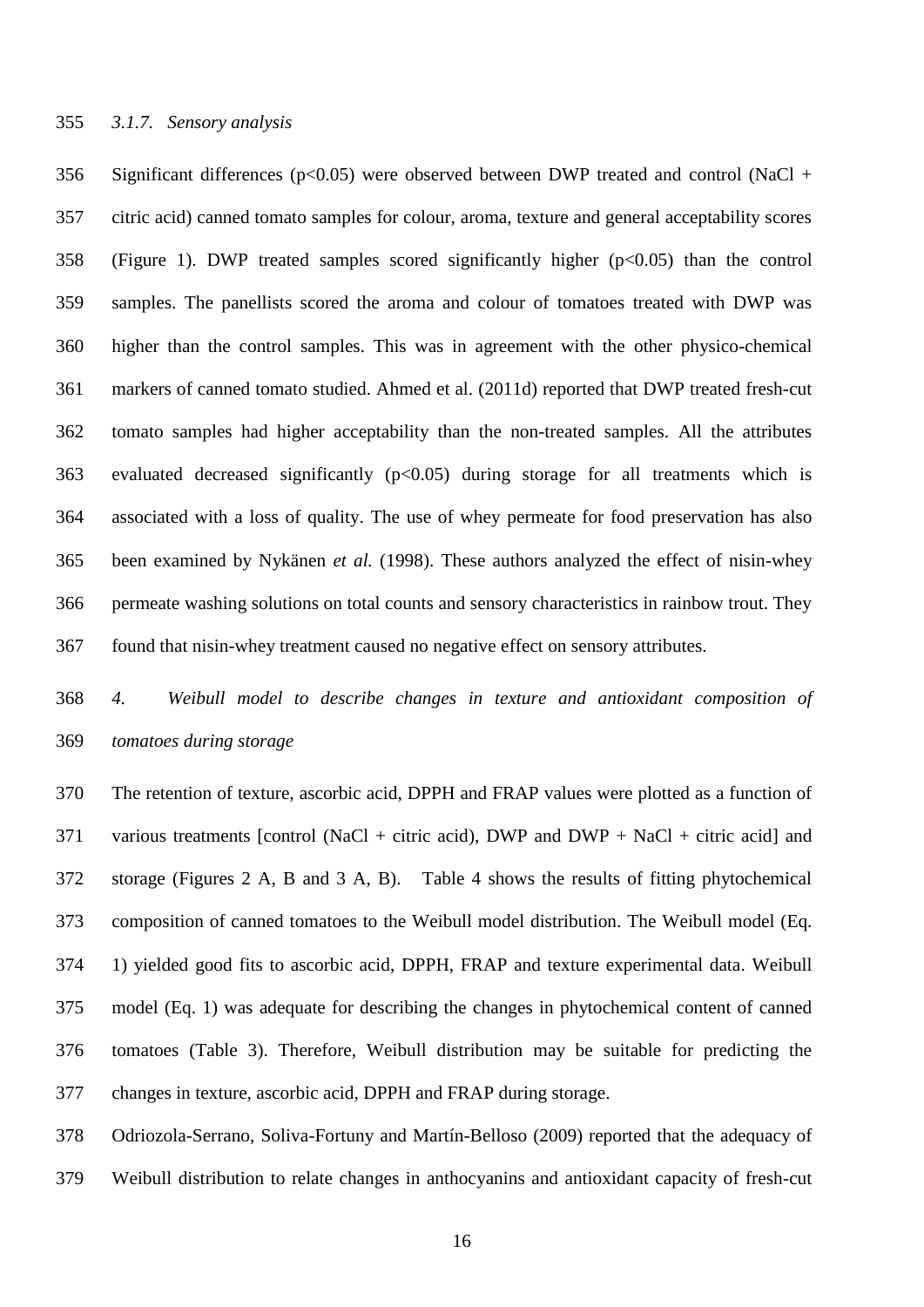strawberries was consistently good in the range of studied temperatures (5–20 °C). Weibull 381 distribution seemed to be suitable because of the high determination coefficients ( $\mathbb{R}^2$  adj = 0.97–0.99). The values of kinetic constants (k) and shape constants (β) of the Weibull model were obtained by fitting Eq. (1) to the experimental data. The k and β values for texture, ascorbic acid, DPPH and FRAP obtained through Weibull model were directly affected by 385 storage and addition of NaCl + citric acid, DWP and DWP + NaCl + citric acid. For texture, 386 values of k (0.025– 0.060 month<sup>-1</sup>) and values for  $\beta$  (0.50- 0.98) are directly dependent on NaCl + citric acid, DWP and DWP + NaCl + citric acid treatments (Figure 2A). DWP exhibited better texture values than other counterparts as evidenced by kinetic parameters (Table 4).

 The ascorbic acid degradation rate constants were 0.029, 0.041 & 0.047 for NaCl + citric 391 acid, DWP and DWP + NaCl + citric acid treated tomatoes samples respectively (Figure 2B). Similarly β increased from 0.84 to 1.16. The β parameter was related to ascorbic acid degradation, the lower the β value, the faster the ascorbic acid degradation (Table 4). DPPH and FRAP degradation constants ranged 0.031- 0.045 and 0.021- 0.045 respectively for all the three treatments (Figure 3 A, B). Whereas β values ranged between from 0.93- 1.43 and 1.06- 1.27 for DPPH and FRAP respectively. The k value increased for DWP + NaCl + citric acid treated tomatoes samples during storage. The shape factor value for DPPH (Figure 3A) 398 ( $\beta$ <1) indicates first order upward concavity for (NaCl + citric acid) and DWP treatments. Upward concavity (β< 1) as observed in this study indicates a decreased stability of 400 antioxidant components during storage, whereas downward concavity  $(\beta > 1)$  would indicate lower degradation rates. The low RMSE values (Table 4) showed that both models gave a good fit for the experimental data analysed.

 It is quite evident that that Weibull kinetic rate constants for texture, ascorbic acid, DPPH and FRAP were significantly influenced by treatments employed. It should be noted that data for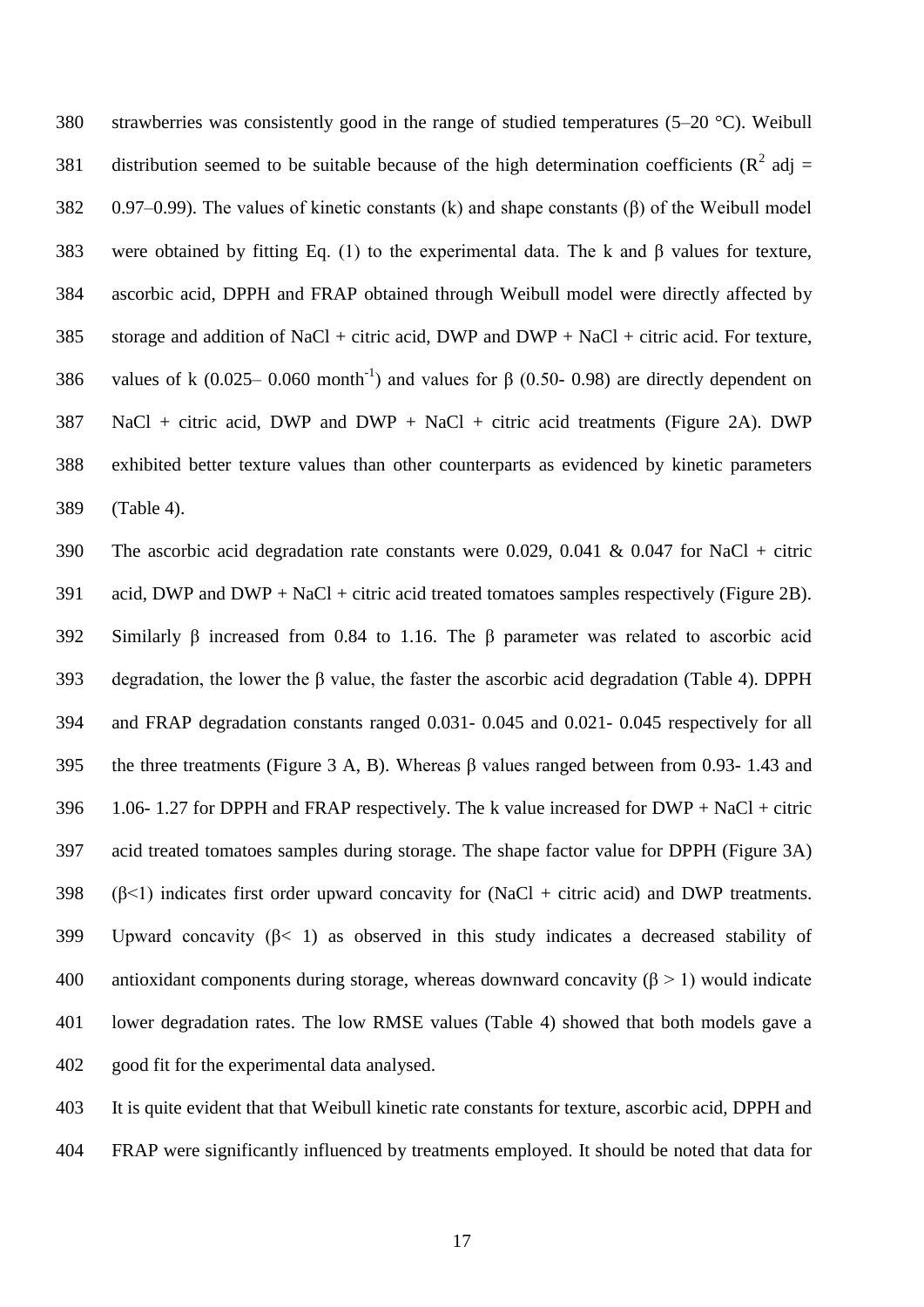total phenols and lycopene did not converge and the models were not significant (data not shown).

### **5. Conclusion**

 The application of DWP significantly retained the phytochemical content and maintained firmness of canned tomato throughout the storage, thereby extending the shelf-life of the product. The texture, ascorbic acid, lycopene and total phenol content and the antioxidant activities measured by DPPH and FRAP were significantly (p<0.05) higher in DWP treated tomato samples than the control samples during storage. Since thermal processing has an adverse effect on retention of most phytochemicals, addition of natural thermo-stable antioxidants like DWP is warranted in food industries. The antioxidant composition of tomatoes was adequately described through a Weibull distribution. Our findings showed that the model based on Weibull distribution function is likely to be a useful tool for describing changes in the antioxidant properties of canned commodities. The Weibull model provided a good description of the kinetics of degradation of antioxidant components in the range of treatments therefore is appropriate for predictive purpose.

## **Acknowledgements**

 The authors would like to acknowledge the financial support of the DIT Strand I Research Project (2006–2010). Thanks to Glanbia (Ltd Ingredients, Ireland) for supplying the whey permeate, to Amcor Flexible Ltd. for providing OPP film and to Sharp Interpack for the polypropylene trays. Special thanks to Dr. Nigel Brunton (Teagasc) for providing the pilot scale facilities for canning the tomatoes.

#### **References**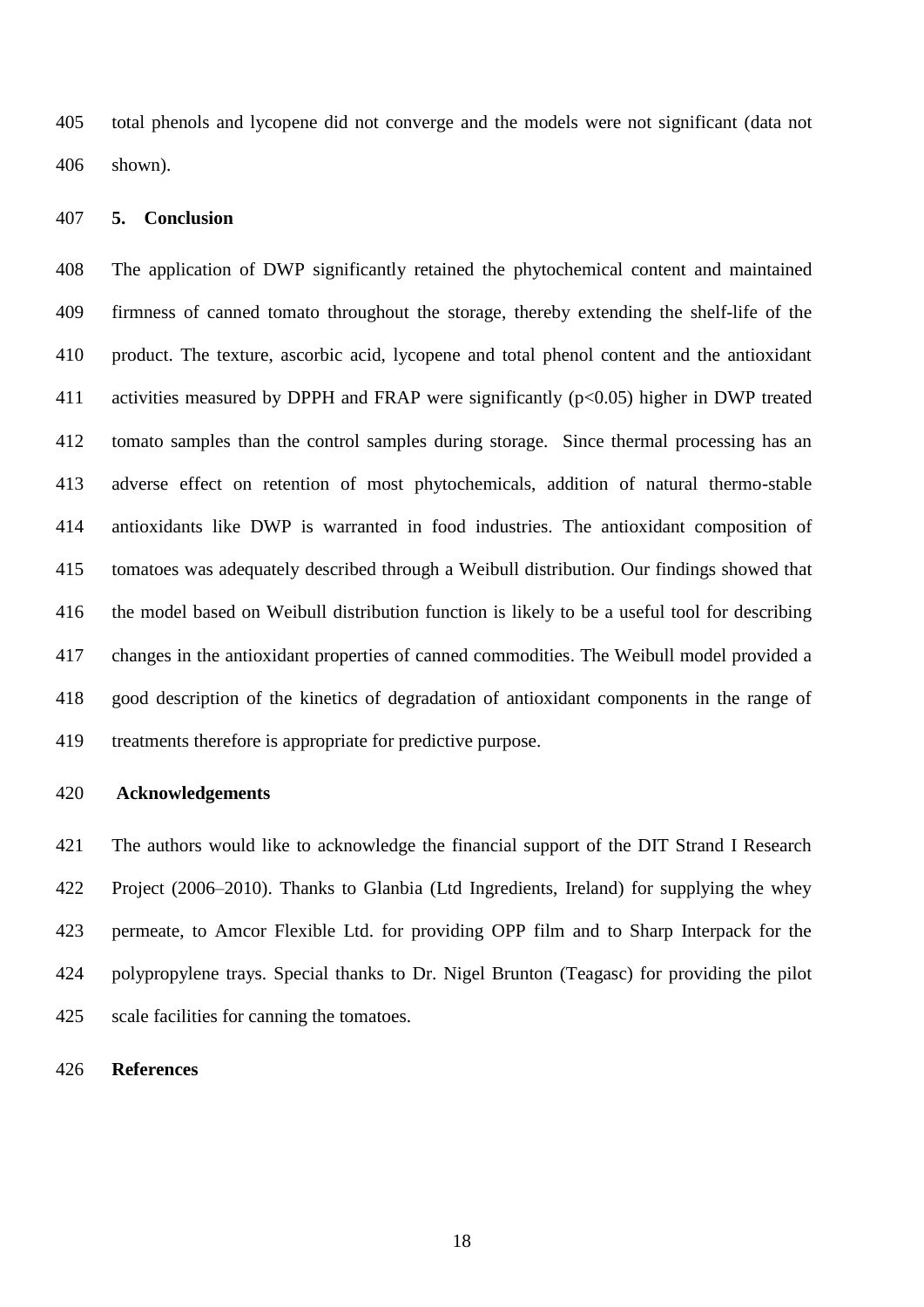- Abushita, A. A., Daood, H. G., & Biacs, P. A. (2000). Change in carotenoids and antioxidant vitamins in tomato as a function of varietal and technological factors. *Journal* of the *Science* of *Food* and *Agriculture, 48,* 2075–2081.
- Ahmed, L., Martin-Diana, A. B., Rico, D., & Barry-Ryan, C. (2011a). The antioxidant properties of whey permeate treated fresh-cut tomatoes. *Food Chemistry, 124*, 1451– 1457.
- Ahmed, L., Rico, D., Martin-Diana, A. B., & Barry-Ryan, C. (2011b). [Optimization of](http://www.sciencedirect.com/science?_ob=ArticleURL&_udi=B6TBJ-4R0CPWT-1&_user=1131303&_coverDate=06%2F30%2F2008&_alid=1402631351&_rdoc=3&_fmt=high&_orig=search&_cdi=5144&_sort=r&_st=13&_docanchor=&_ct=292&_acct=C000047720&_version=1&_urlVersion=0&_userid=1131303&md5=3539d3cbdbaac4323b3b729d74d7e394)  [application of delactosed whey permeate treatment to extend the shelf-life of fresh-cut](http://www.sciencedirect.com/science?_ob=ArticleURL&_udi=B6TBJ-4R0CPWT-1&_user=1131303&_coverDate=06%2F30%2F2008&_alid=1402631351&_rdoc=3&_fmt=high&_orig=search&_cdi=5144&_sort=r&_st=13&_docanchor=&_ct=292&_acct=C000047720&_version=1&_urlVersion=0&_userid=1131303&md5=3539d3cbdbaac4323b3b729d74d7e394) [tomato](http://www.sciencedirect.com/science?_ob=ArticleURL&_udi=B6TBJ-4R0CPWT-1&_user=1131303&_coverDate=06%2F30%2F2008&_alid=1402631351&_rdoc=3&_fmt=high&_orig=search&_cdi=5144&_sort=r&_st=13&_docanchor=&_ct=292&_acct=C000047720&_version=1&_urlVersion=0&_userid=1131303&md5=3539d3cbdbaac4323b3b729d74d7e394) using response surface methodology. *Journal of Agricultural and Food Chemistry, 59*, 2377–2385.
- Ahmed, L., Martin-Diana, A. B., Rico, D., & Barry-Ryan, C. (2011c). Quality and nutritional status of fresh-cut tomato as affected by spraying of delactosed whey permeate compared to industrial washing treatment. *Food and Bioprocess Technology*, DOI: 10.1007/s11947-011-0623-6.
- Ahmed, L., Rico, D., Martin-Diana, A. B., & Barry-Ryan, C. (2011d). Extending the shelf- life of fresh-cut tomato using by-product from cheese industry. *Journal of Food Processing and Preservation*, DOI: 10.1111/j.1745-4549.2011.00562.x.
- Arazuri, S., Jare´n, C., Arana, J. I., & Pe´rez de Ciriza, J. J. (2007). Influence of mechanical
- harvest on the physical properties of processing tomato (*Lycopersicon esculentum* Mill.). *Journal of Food Engineering, 80,* 190–198.
- Colbert, L. B., & Decker, E. A. (1991). Antioxidant activity of an ultrafiltration permeate from acid whey. *Journal of Food Science, 56,* 1249–1250.
- Contreras, M. del M., Hernández-Ledesma, B., Amigo, L., Martín-Álvarez, P. J., & Recio, I.
- (2011). Production of antioxidant hydrolyzates from a whey protein concentrate with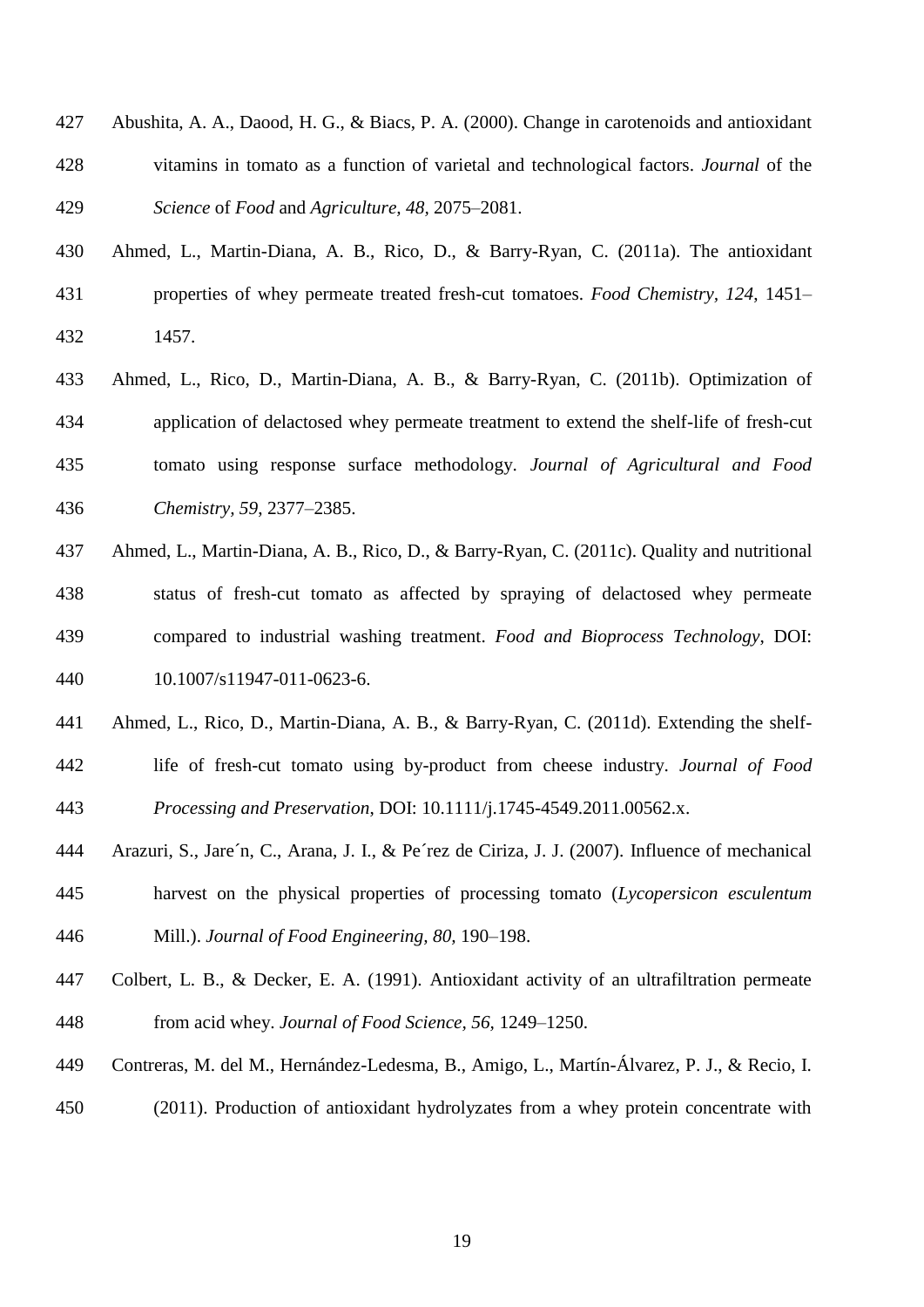- thermolysin: optimization by response surface methodology. *LWT - Food Science and Technology, 44*, 9–15.
- Cunha, L. M., Oliveira, F. A. R., & Oliveira, J. C. (1998). Optimal experimentaldesign for estimating the kinetic parameters of processes described by the Weibull probability distribution function. *Journal of Food Engineering, 37*, 175–191.
- Dewanto, V., Wu, X., Adom, K. K., & Liu, R. H. (2002). Thermal processing enhances the nutritional value of tomatoes by increasing total antioxidant activity. *Journal of*
- *Agricultural and Food Chemistry, 50*, 3010–3014.
- Durance, T. D. (1997). Improving canned food quality with variable retort temperature processes. *Trends in Food Science and Technology, 8*, 113-118.
- Ferreira, V. O., Pinho, O., Amaral, M. & Martins, I. (2008). Application of blended-learning strategies on sensory analysis teaching. In M. Munoz, I. Jelinek, and F. Ferreira
- (Eds.). Proceedings of the IASK International Conference Teaching and Learning, pp. 262–270, Aveiro, Portugal.
- Lana, M. M, Tijskens, L. M. M., & Van Kooten, O. (2006). Effects of storage temperature and stage of ripening on rgb colour aspects of fresh-cut tomato pericarp using video image analysis. *Journal of Food Engineering, 77,* 871–879.
- Lavelli, V., & Giovanelli, G. (2003). Evaluation of heat and oxidative damage during storage of processed tomato products II. Study of oxidative damage indices. *Journal of the Science of Food and Agriculture, 83*, 966–971.
- Lavelli, V., Hippeli, S., Peri, C., & Elstner, E. F. (1999). Evaluation of radical scavenging activity of fresh and air-dried tomatoes by three model reactions. *Journal of Agricultural and Food Chemistry, 47*, 3826–3831.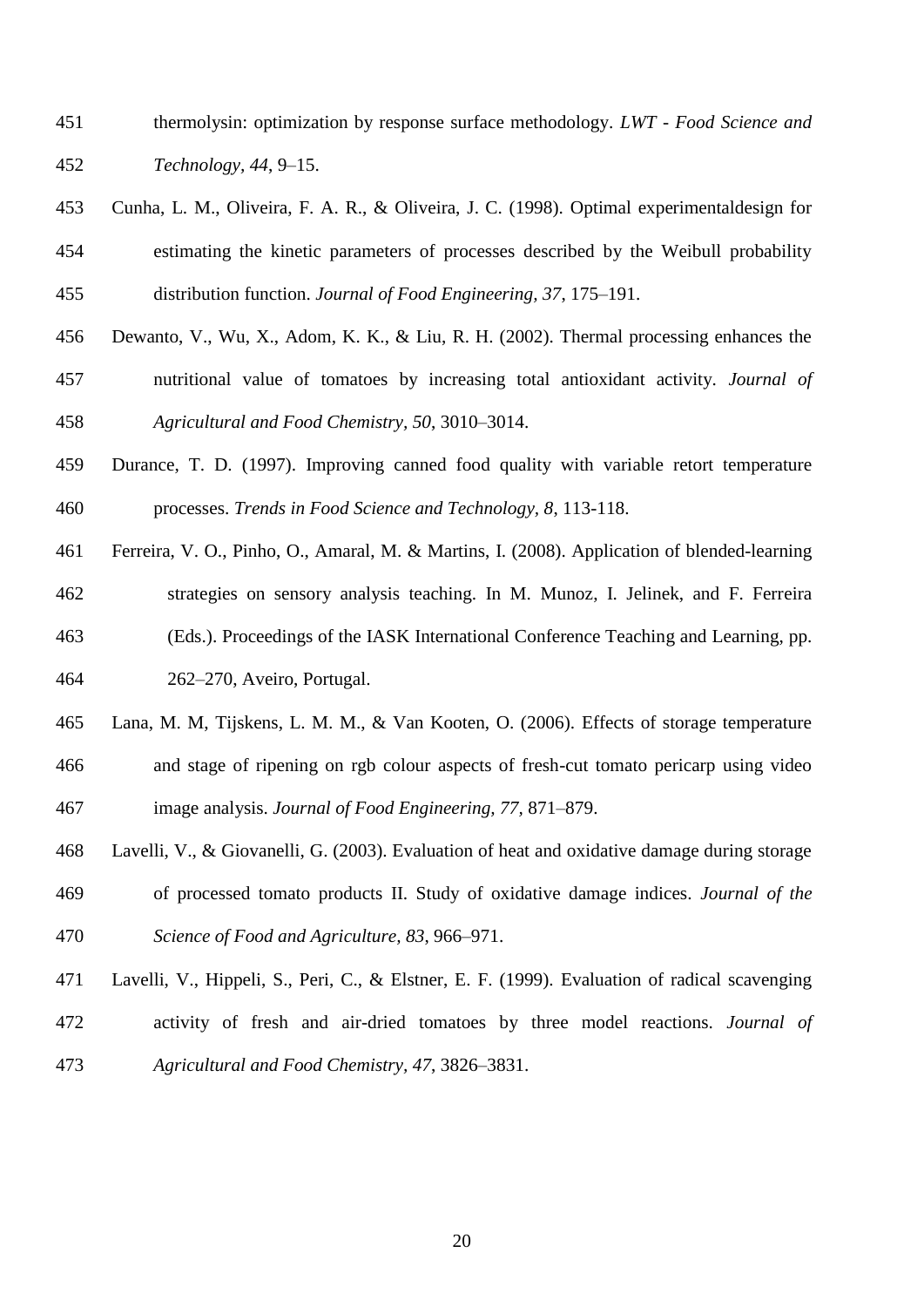- Lee H. S., & Castle, W. S. (2001). Seasonal changes of carotenoid pigments and color in Hamlin, Eartygold, and Budd Blood orange juices. *Journal of Agricultural & Food Chemistry*, *49,* 877–882.
- Liu, F., Cao, X., Wang, H., & Liao, X. (2010). Changes of tomato powder qualities during storage. *Powder Technology, 204*, 159–166.
- Manso, M. C., Oliveira, F. A. R., Oliveira, J. C., & Frías, J. M. (2001). Modelling ascorbic acid thermal degradation and browning in orange juice under aerobic conditions. *International Journal of Food Science and Technology, 36*, 303–312.
- Marshall, K. (2004). Therapeutical applications of whey protein. *Alternative Medicine Review, 9,* 136–156.
- Martin-Diana, A. B., Rico, D., Frias, J. M., Mulcahy, J., Henehan, G. T. M., & Barry- Ryan, C. (2006). Whey permeate as a bio-preservative for shelf life maintenance of fresh-cut vegetables. *Innovative Food Science and Emerging Technology,* 7*,* 112-123.
- Martin-Diana, A. B., Rico, D., Frias, J. M., Barat, J. M., Henehan, G. T. M., & Barry-Ryan,
- C. (2007). Calcium for extending the shelf life of fresh whole and minimally processed fruits and vegetables: a review. *Trends in Food Science & Technology, 18*, 210-218.
- Neter, J., Wasserman, W., & Whitmore, G. A. (1992). Applied Statistics (4th ed.), (pp. 1–
- 989). Prentice Hall, Englewood cliffs, NJ.
- Nykänen, A., Lapvetelainen, A., Hietnen, R. M., & Kallio, H. (1998). The effect of acetic acid, nisin-whey permeates sodium chloride and related combinations on aerobic plate count and the sensory characteristics of rainbow trout. *LWT - Food Science and Technology*, *3*, 286–290.
- Odriozola-Serrano, I., Soliva-Fortuny, R., & Martín-Belloso, O. (2009). Influence of storage temperature on the kinetics of the changes in anthocyanins, vitamin C and antioxidant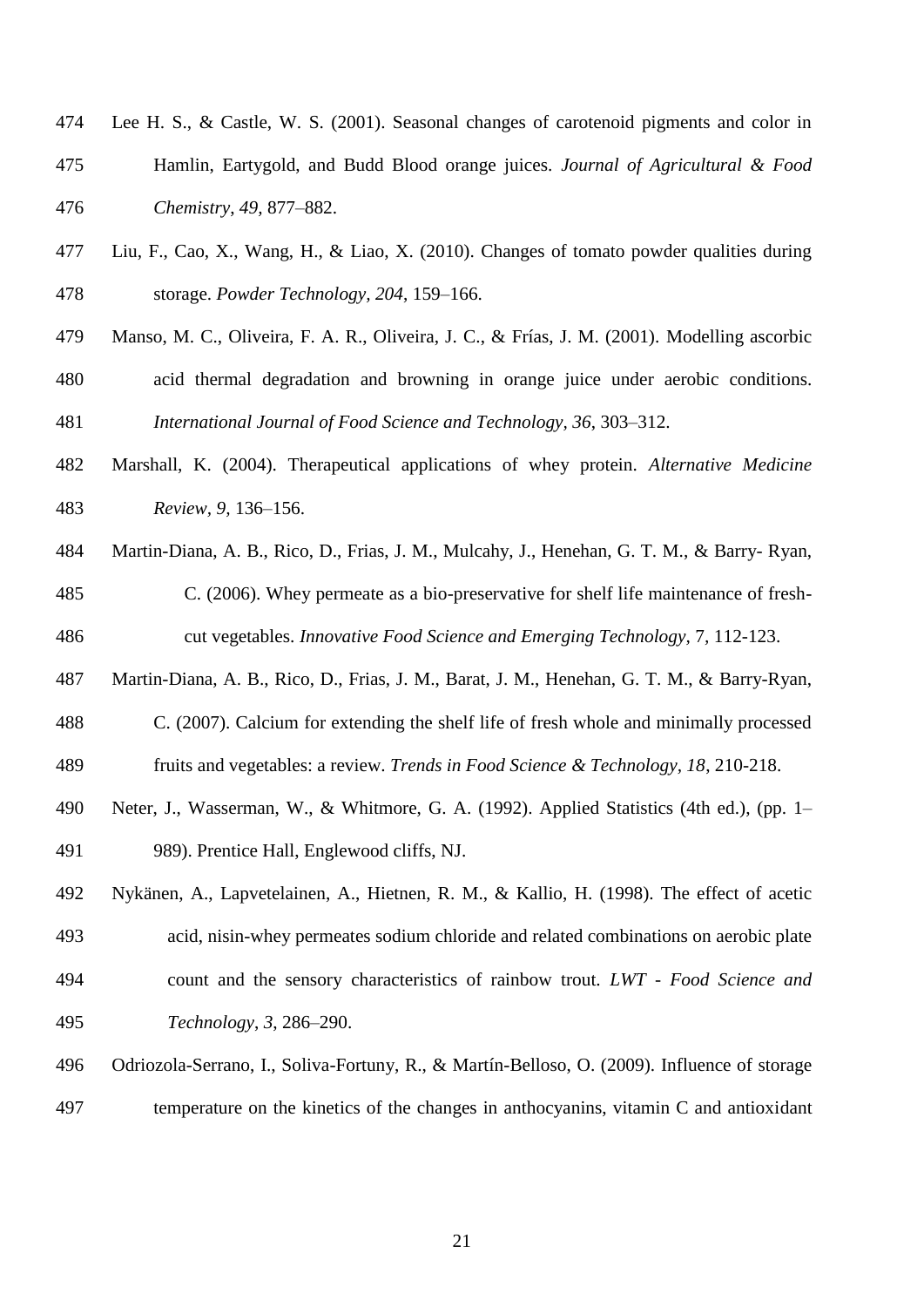- capacity in fresh-cut strawberries stored under high oxygen atmospheres. *Journal of Food Science, 74*, 184–191.
- Ordóñez-Santos, L. E., Vázquez-Odériz, L., Arbones-Maciñeira, E., & Romero-Rodríguez,
- M. A. (2009). The influence of storage time on micronutrients in bottled tomato pulp. *Food Chemistry, 112*, 146–149.
- Patras, A., Brunton, N., Pieve, S. D, Butler, F., & Downey, F. (2009). Effect of thermal and high pressure processing on antioxidant activity and instrumental colour of tomato and carrot purées. *Innovative Food Science and Emerging Technologies, 10*, 16–22.
- Pen˜a-Ramos, E. A., & Xiong, Y. L. (2003). Whey and soy protein hydrolysates inhibit lipid oxidation in cooked pork patties. *Meat Science, 64,* 259–263.
- Pinelo, M., Arnous, A. & Meyer, A. S. (2006). Upgrading of grape skins: Significance of plant cell-wall structural components and extraction techniques for phenol release. *Trends in Food Science and Technology, 17,* 579-590.
- Sanchez-Moreno, C. (2002). Methods used to evaluate the free radical scavenging activity in foods and biological systems. *Food Science and Technology International, 8,* 121–137.
- Seybold, C., Fröhlich, K., Bitsch, R., Otto, K., & Böhm, V. (2004). Changes in Contents of
- Carotenoids and Vitamin E during Tomato Processing *Journal of Agricultural and Food Chemistry*, *52*, 7005–7010.
- Sgherri, C., Kadlecova, Z., Pardossi, A., Navari-Izzo, F., & Izzo, R. (2008). irrigation with diluted sea water improves the nutritional value of cherry tomatoes. *Journal of Agricultural and Food Chemistry, 56,* 3391–3397.
- Shafiee, M., Taghavi, T. S., & Babalar, M. (2010). Addition of salicylic acid to nutrient solution combined with postharvest treatments (hot water, salicylic acid, and calcium dipping) improved postharvest fruit quality of strawberry. *Scientia Horticulturae, 124*, 40–45.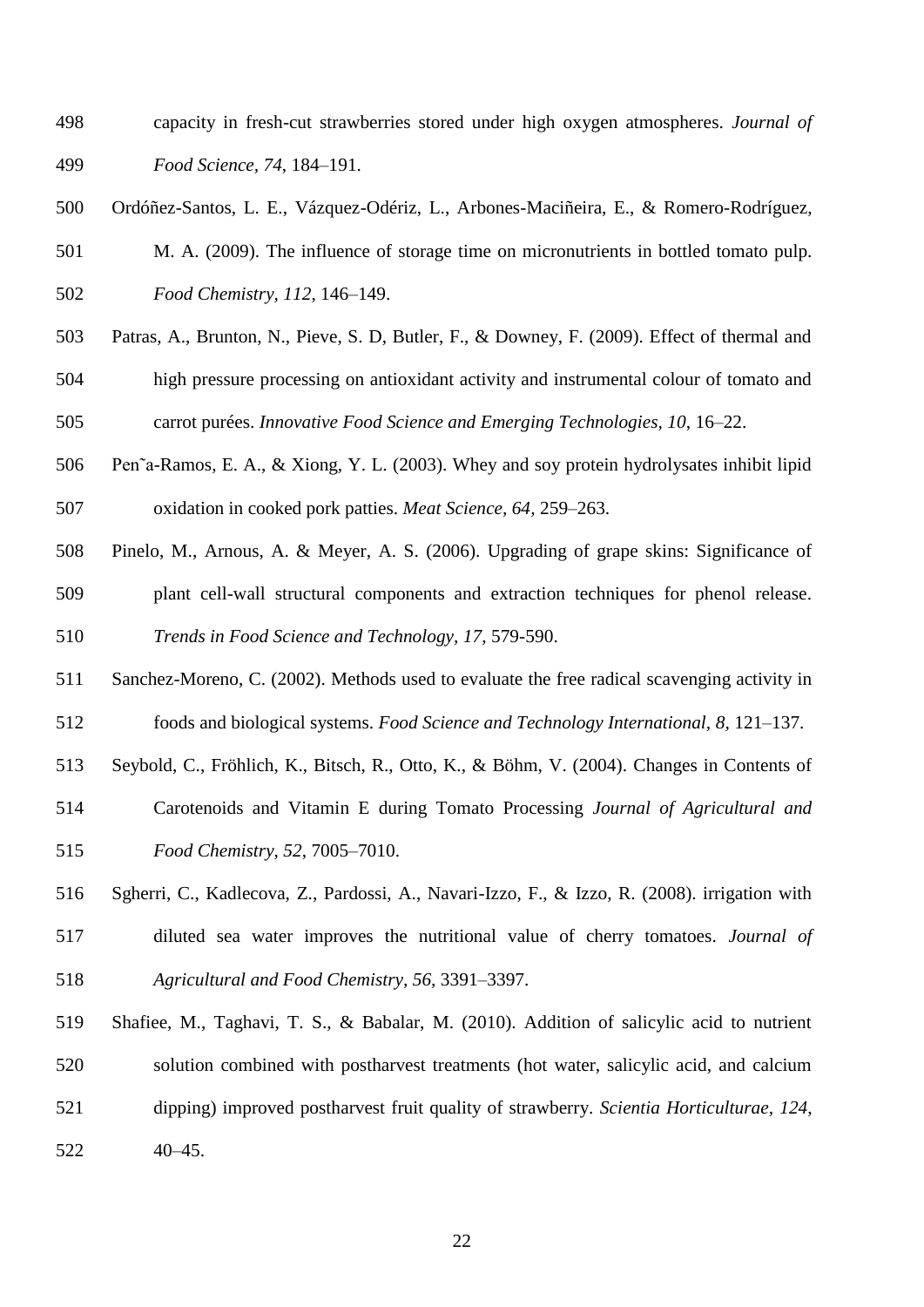- Shi, J., & Le Maguer, M. (2000). Lycopene in tomatoes: chemical and physical properties affected by food processing. *Critical Reviews in Food Science and Nutrition, 40*, 1 - 42.
- Singleton, V. L., Orthofer, R., & Lamuela-Raventos, R. R. (1999). Analysis of total phenols and other oxidation substrates and oxidants by means of Folin-Ciocalteu reagent. *Methods in Enzymology, 299,* 152-178.
- Stratil, P., Klejdus, B., & Kuban, V. (2006). Determination of total content of phenolic compounds and their antioxidant activity in vegetables – evaluation of spectrophotometric methods. *Journal of Agricultural Food Chemistry, 54,* 607-616.
- Tamburini, R., Sandei, L., Aldini, A., de, F., & Leoni, C. (1999). Effect of storage conditions
- on lycopene content in tomato purees obtained with different processing techniques. *Industria Conserve, 74*, 341–357.
- Taoukis, P., Labuza, T. P., Saguy, I. S. (1997). Kinetics of food deterioration and shelf life prediction. In: Valentas, K.J., Rostein, E., Singh, R.P. (Eds.), Handbook of food engineering practice (pp. 361–404). CRC Press, Boca Raton, FL.
- Toor, R. K., & Savage, G. P. (2005). Antioxidant activities in different fractions of tomato. *Food Research International, 38,* 487–494.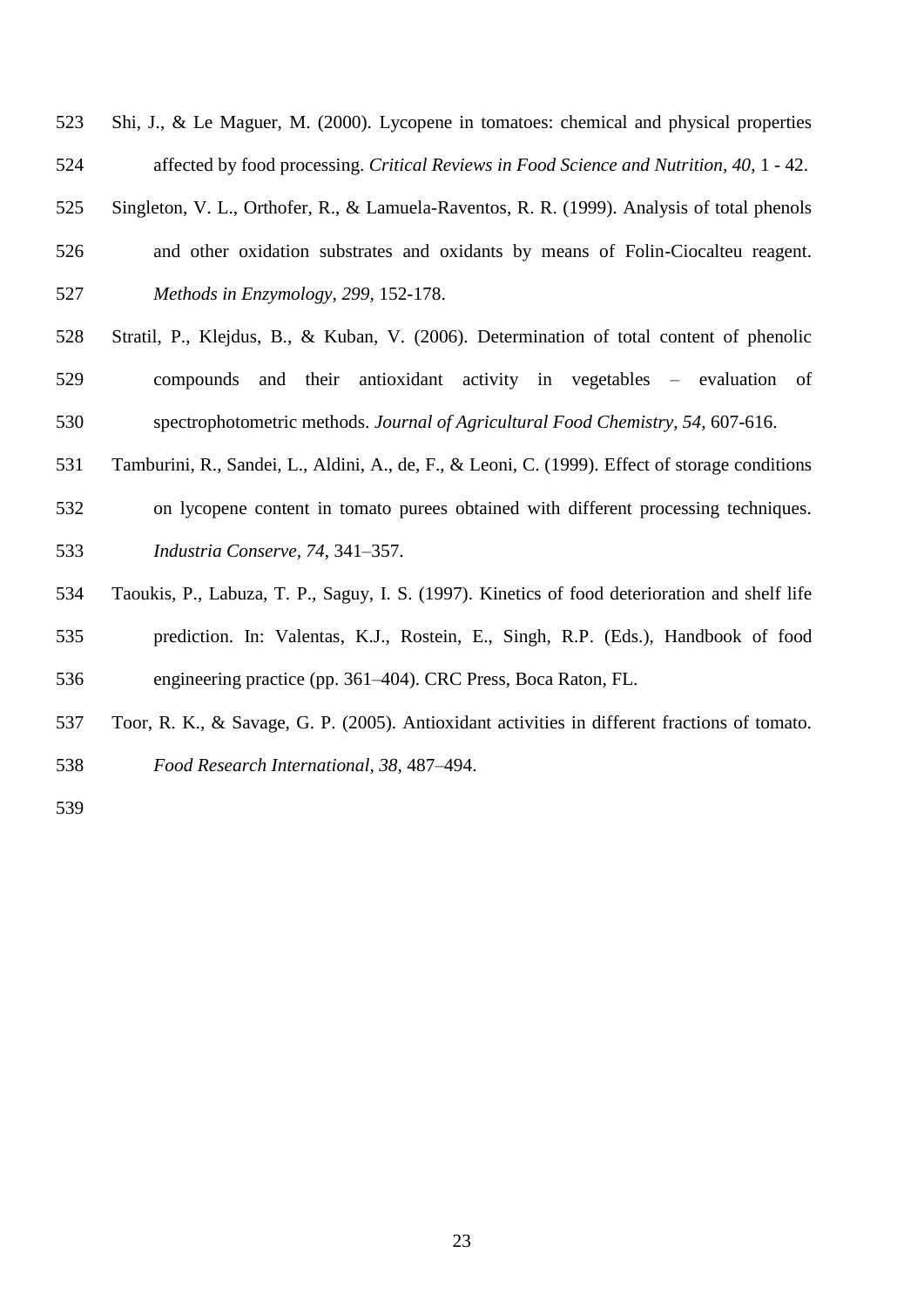**Figure Legends**

 **Figure 1.** Sensory evaluation of canned Irish plum tomatoes treated with NaCl + Citric acid 542 ( $\Box$ ), DWP ( $\Box$ ), DWP+ NaCl + citric acid ( $\blacktriangle$ ) during the 6 months storage. Results are expressed as independent determinations from three replicate analyses (mean of three 544 repetitions). Colour  $(9 = bright red, 1 = darkened)$ ; Aroma  $(9 = strawberry$  like,  $1 =$ 545 fermented); Texture (9 = very crispy, 1 = soft); General acceptability (9 = excellent, 1 = poor).

 **Figure 2.** Changes in texture (A) and ascorbic acid (B) of canned Irish plum tomatoes treated 548 with NaCl + Citric acid ( $\Box$ ), DWP ( $\Box$ ), DWP+ NaCl + citric acid ( $\blacktriangle$ ) during the 6 months storage as modeled by Weibull approach. Results are expressed as independent determinations from three replicate analyses (mean of three repetitions). Plotted lines correspond to the values estimated from the Weibull model from three replicate analyses.

 **Figure 3.** Changes in antioxidant activity - DPPH (A) and FRAP (B) of canned Irish plum 553 tomatoes treated with NaCl + Citric acid ( $\Box$ ), DWP ( $\Box$ ), DWP+ NaCl + citric acid ( $\blacktriangle$ ) during the 6 months storage as modeled by Weibull approach. Results are expressed as independent determinations from three replicate analyses (mean of three repetitions). Plotted lines correspond to the values estimated from the Weibull model from three replicate analyses.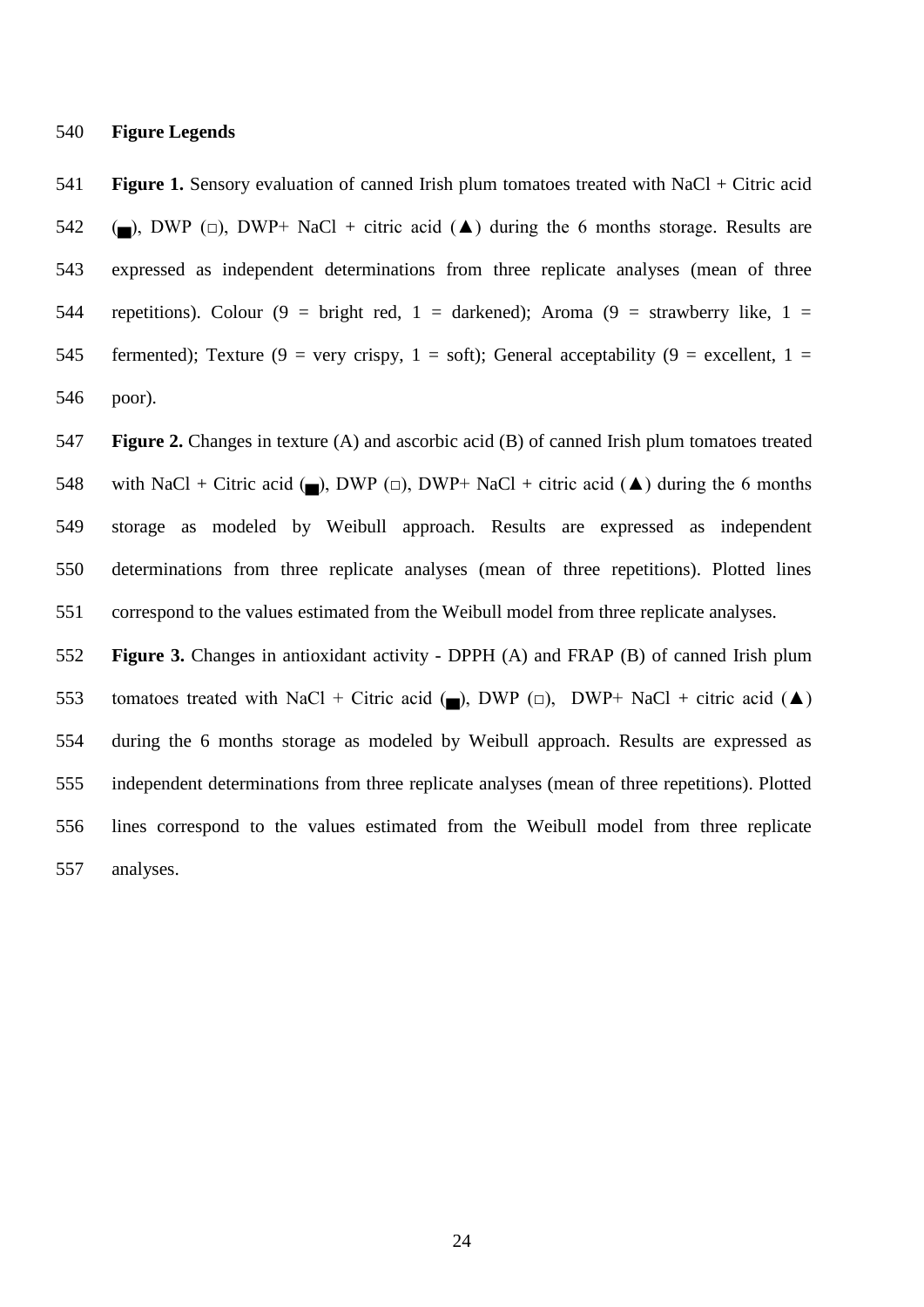Figure 1.

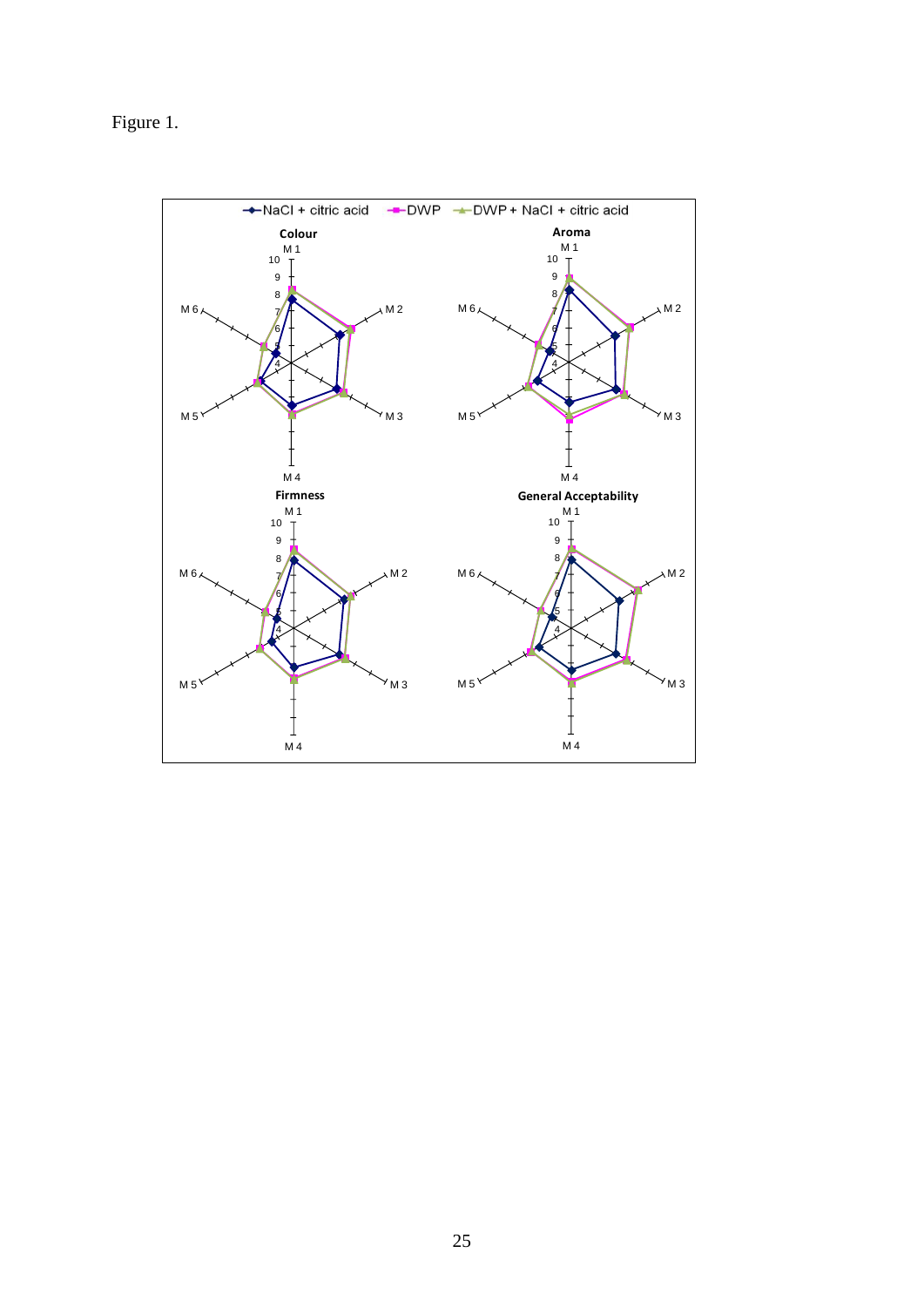![](_page_27_Figure_0.jpeg)

![](_page_27_Figure_1.jpeg)

![](_page_27_Figure_2.jpeg)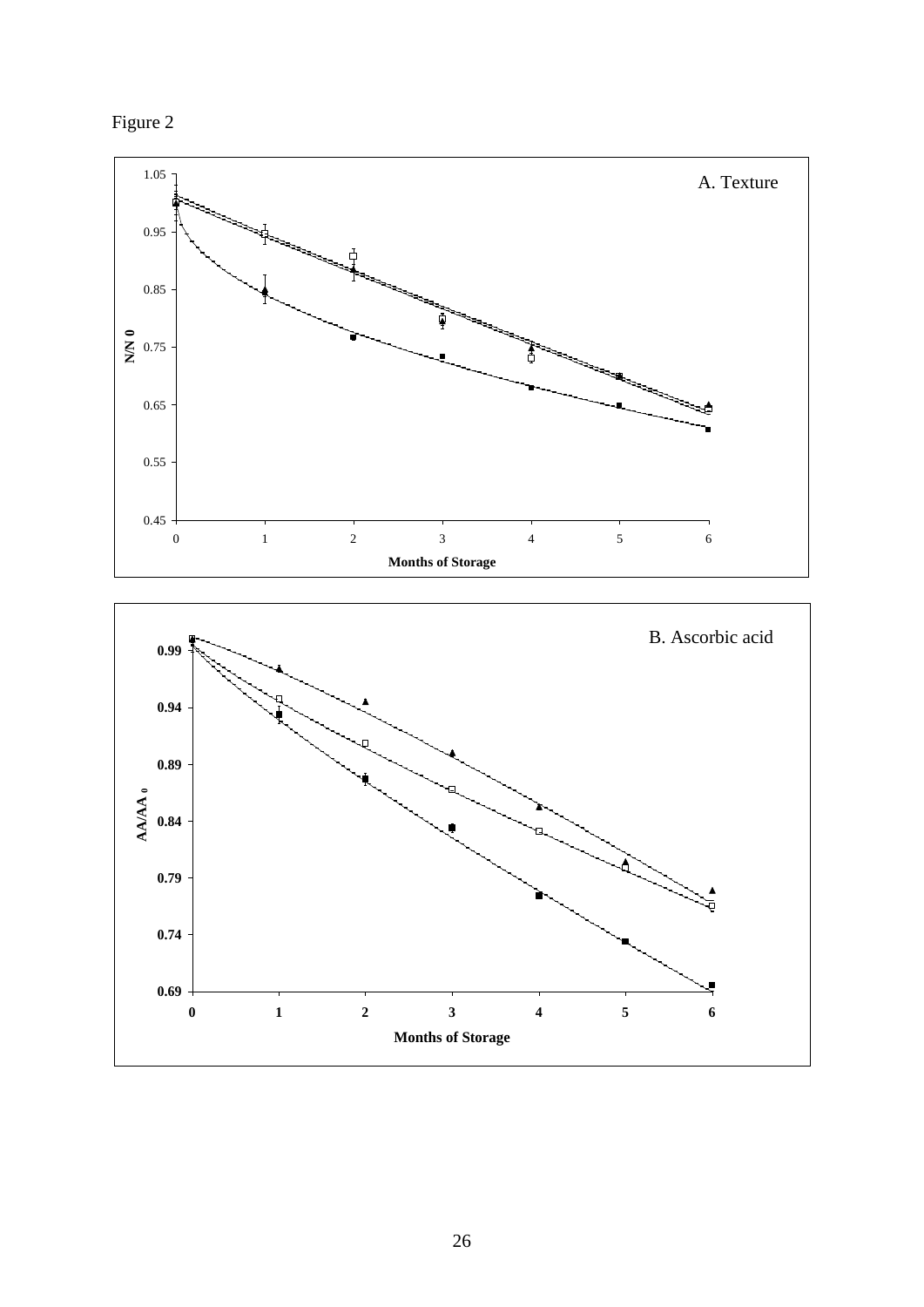![](_page_28_Figure_0.jpeg)

![](_page_28_Figure_1.jpeg)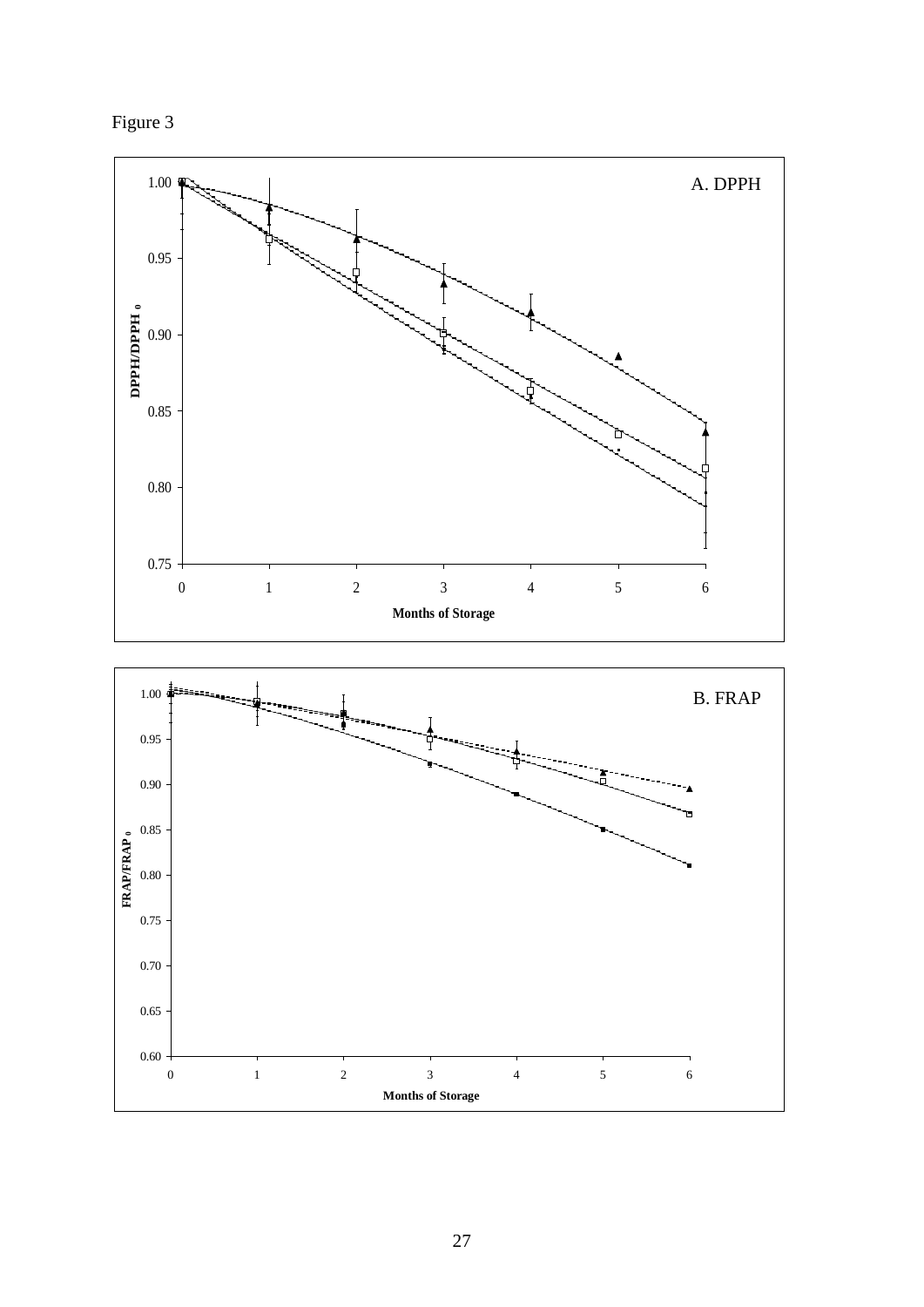| <b>DWP</b> Components | Value   |
|-----------------------|---------|
| pH                    | 5.0     |
| Total Solid %         | 32.90   |
| Lactose $(\%)$        | 21.9    |
| Protein %             | 2.83    |
| Fat $(\%)$            | minimal |
| Moisture %            | 91.4    |
| Ash $%$               | 8.14    |

Table 1. Composition of Delactosed whey permeate (DWP).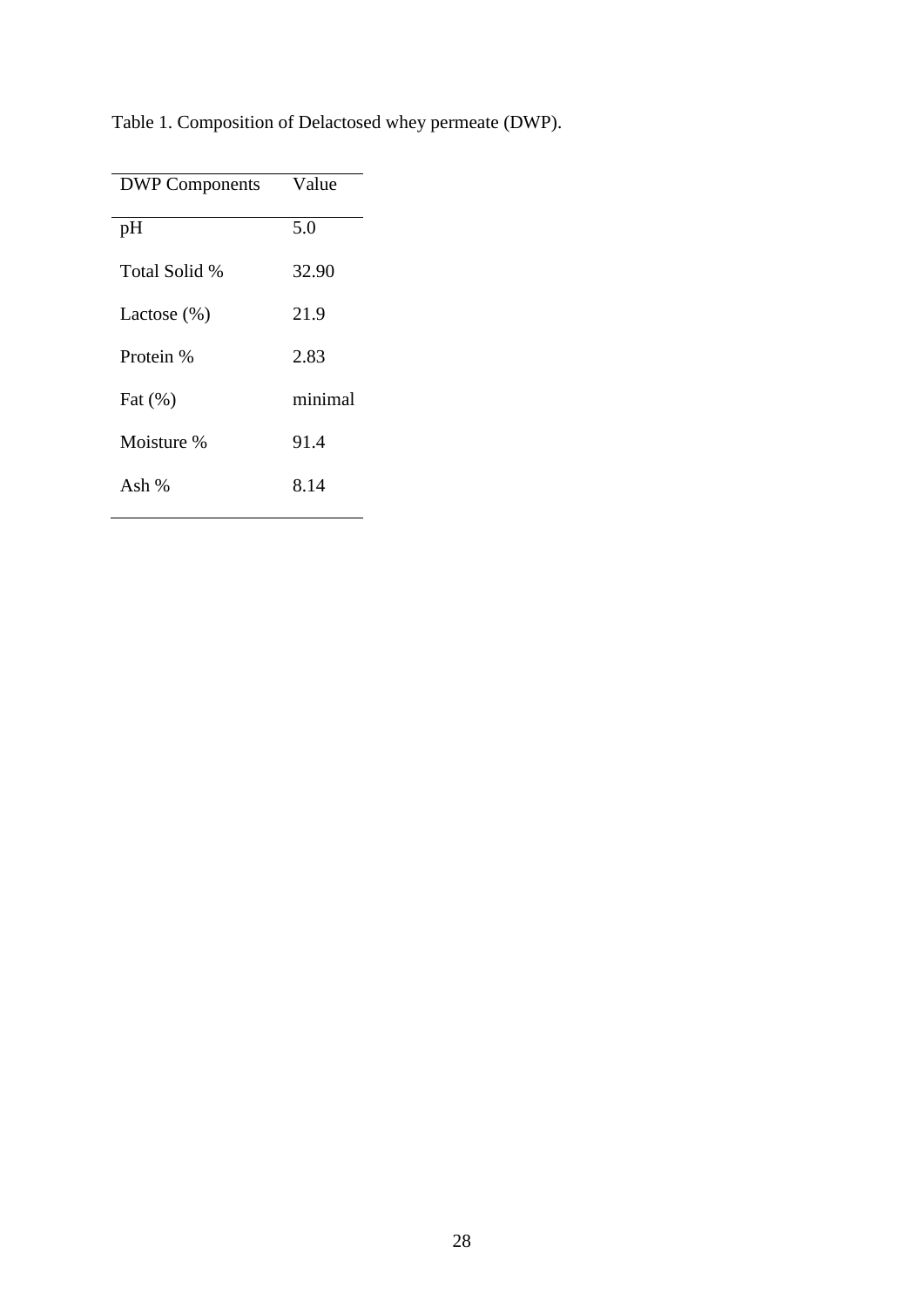| Significance   |                         |                  |                      | Storage (Months)        |                        |                        |                      |                       |                        |  |
|----------------|-------------------------|------------------|----------------------|-------------------------|------------------------|------------------------|----------------------|-----------------------|------------------------|--|
| <b>Markers</b> | Treatments              | of<br>Difference | $\overline{0}$       |                         | $\overline{2}$         | $\overline{3}$         | $\overline{4}$       | 5 <sup>5</sup>        | 6                      |  |
| Ascorbic       | NaCl+ Citric Acid       | A                | $130.82^8$           | $122.12^t$              | $114.70^{\text{de}}$   | $109.05^{\text{d}}$    | $101.22^{\circ}$     | $95.98^{b}$           | $91.00^a$              |  |
| Acid           | <b>DWP</b>              | $\, {\bf B}$     | 141.40 <sup>h</sup>  | $133.90^{\rm g}$        | $128.40^{fg}$          | $122.60^{\mathrm{f}}$  | $117.50^e$           | $112.90^{\text{de}}$  | $108.20^{\rm d}$       |  |
|                | DWP + NaCl+ Citric Acid | $\mathcal{C}$    | $143.52^h$           | $139.78^{gh}$           | $135.62^8$             | $129.15$ <sup>fg</sup> | $122.32^{f}$         | $115.38^{de}$         | $111.77$ <sup>de</sup> |  |
| Lycopene       | NaCl+ Citric Acid       | $\mathbf{A}$     | $108.30^{b}$         | $107.80^{b}$            | $105.50^{ab}$          | $106.60^{b}$           | $104.70^{ab}$        | $102.80^a$            | $104.10^{ab}$          |  |
|                | <b>DWP</b>              | $\, {\bf B}$     | $120.20^d$           | $116.50^{cd}$           | $115.80^{cd}$          | $113.30^{\circ}$       | $115.80^{cd}$        | $115.50^{cd}$         | $114.00^{\circ}$       |  |
|                | DWP + NaCl+ Citric Acid | $\mathcal{C}$    | $125.30^e$           | $123.30^e$              | $122.00^{\text{de}}$   | $122.70^{\text{de}}$   | $121.80^{\text{de}}$ | $121.20^{\text{de}}$  | $121.00^{\text{de}}$   |  |
| Total          | NaCl+ Citric Acid       | $\mathbf{A}$     | $290.60^a$           | $292.00^{ab}$           | $294.70^{b}$           | $295.20^{b}$           | $297.80^{\circ}$     | $298.80^{cd}$         | $300.70^{\rm d}$       |  |
| Phenol         | <b>DWP</b>              | B                | $304.40^e$           | $305.30^e$              | $306.20^e$             | 308.20 <sup>f</sup>    | $310.30^8$           | $311.60^{gh}$         | $312.40^{gh}$          |  |
|                | DWP + NaCl+ Citric Acid | $\mathcal{C}$    | $305.30^e$           | $306.20^e$              | $307.40$ <sup>ef</sup> | 309.30 <sup>f</sup>    | $311.40^{gh}$        | $312.10^{gh}$         | $314.10^h$             |  |
| <b>DPPH</b>    | NaCl+ Citric Acid       | $\mathbf{A}$     | $64.67^e$            | $63.17^{\text{de}}$     | $60.67^{\rm d}$        | $56.67^{\circ}$        | $54.50^{b}$          | $53.33^{b}$           | $51.50^a$              |  |
|                | <b>DWP</b>              | $\bf{B}$         | $75.50^{fg}$         | $72.67^f$               | 71.00 <sup>f</sup>     | 68.00 <sup>ef</sup>    | $65.17^e$            | $63.00^{de}$          | $61.33^{d}$            |  |
|                | DWP + NaCl+ Citric Acid | $\mathcal{C}$    | $80.33^{g}$          | 79.00 <sup>g</sup>      | $77.33^{fg}$           | $75.00^{fg}$           | 73.50 <sup>f</sup>   | $71.17^f$             | $67.17$ <sup>ef</sup>  |  |
| FRAP           | NaCl+ Citric Acid       | $\mathbf{A}$     | $1197.30^{fg}$       | $1182.50^{t}$           | $1156.10^e$            | 1104.50 <sup>cd</sup>  | $1064.70^{b}$        | $1000.80^{ab}$        | $983.80^a$             |  |
|                | <b>DWP</b>              | B                | $1213.80^8$          | $1203.80^{fg}$          | $1187.80^{f}$          | $1152.50^e$            | $1124.00^{\circ}$    | $1096.70^{\circ}$     | $1052.30^{b}$          |  |
|                | DWP + NaCl+ Citric Acid | $\overline{C}$   | $1216.50^{\text{g}}$ | $1204.60$ <sup>fg</sup> | 1191.70 <sup>t</sup>   | $1168.80^e$            | $1139.50^{\rm d}$    | 1110.70 <sup>cd</sup> | $1089.20^{\circ}$      |  |

Table 2. Changes in phytochemical content of canned Irish plum tomatoes treated with DWP and/or NaCl+ Citric Acid during the 6 months of storage. $<sup>1</sup>$ </sup>

<sup>1</sup>Values designated by the different letters are significantly different ( $p<0.05$ ). Lowercase letters are used for comparisons during storage and

uppercase letters for treatment comparisons. The method used to discriminate among the means is Fisher's least significant difference (LSD) procedure.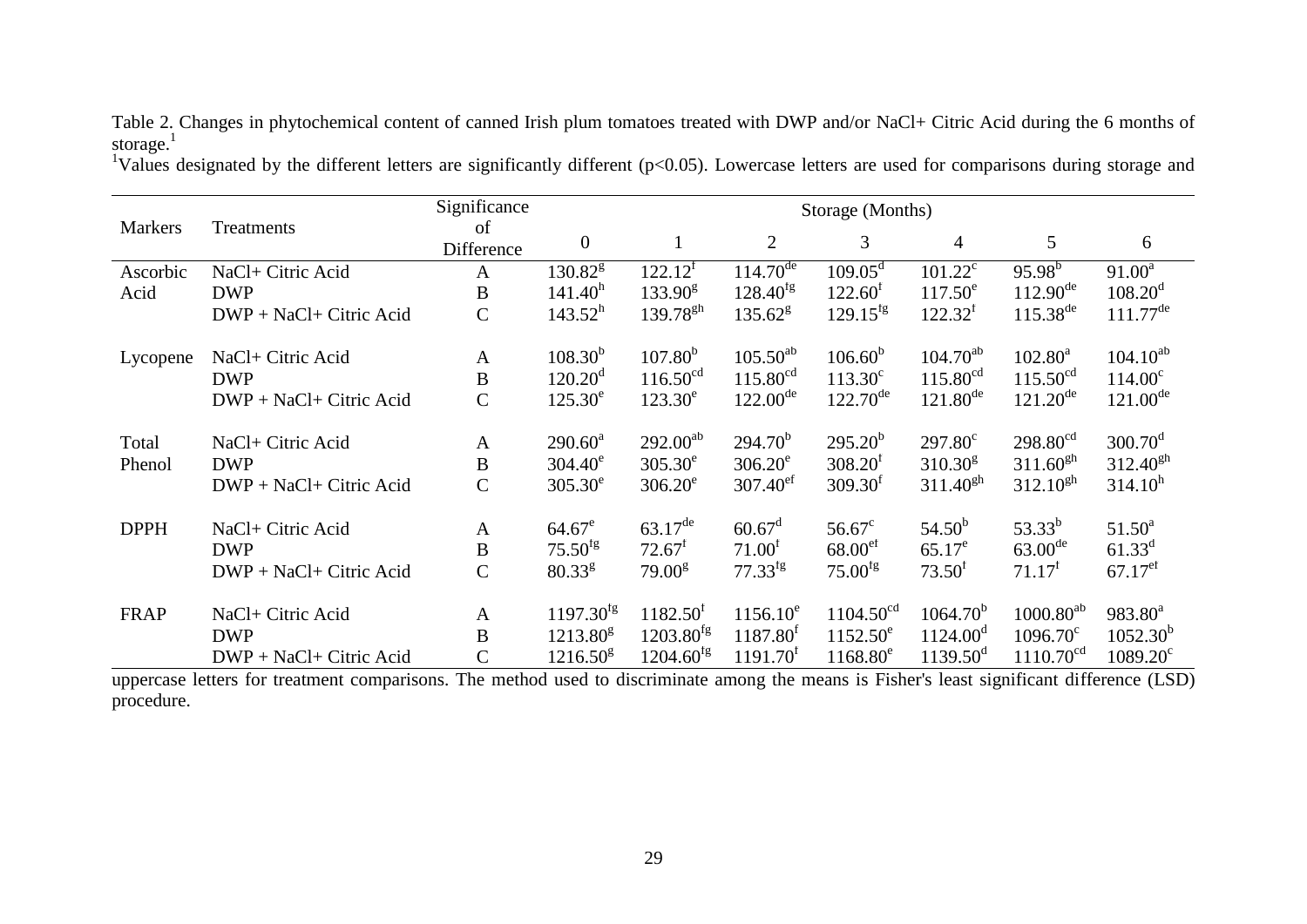|                | Treatments              | Significance  | Storage (Months)    |                      |                       |                       |                       |                       |                       |
|----------------|-------------------------|---------------|---------------------|----------------------|-----------------------|-----------------------|-----------------------|-----------------------|-----------------------|
| Markers        |                         | of Difference | $\mathbf{0}$        | 1                    | $\overline{2}$        | 3                     | $\overline{4}$        | 5                     | 6                     |
| Texture        | NaCl+ Citric Acid       | A             | $4.17^{fg}$         | $3.52$ <sup>de</sup> | 3.19 <sup>cd</sup>    | $3.06^{\overline{c}}$ | $2.83^{b}$            | $2.71^{ab}$           | $2.5\overline{3^a}$   |
|                | <b>DWP</b>              | $\, {\bf B}$  | $5.09^{gh}$         | 4.81 <sup>g</sup>    | $4.62^8$              | 4.06 <sup>f</sup>     | $3.72^e$              | $3.56$ <sup>de</sup>  | $3.27^{\rm d}$        |
|                | DWP + NaCl+ Citric Acid | $\mathcal{C}$ | $5.45^h$            | $5.35^h$             | $4.82^{8}$            | $4.33^{fg}$           | 4.08 <sup>f</sup>     | $3.82^e$              | $3.55^{\text{de}}$    |
| Colour         |                         |               |                     |                      |                       |                       |                       |                       |                       |
| $\mathrm{L}^*$ | NaCl+ Citric Acid       | $\mathbf{A}$  | $22.20^{\text{de}}$ | $21.95^{\text{d}}$   | $21.36^c$             | $21.16^c$             | $20.78^{bc}$          | $20.37^{b}$           | $19.58^{a}$           |
|                | <b>DWP</b>              | $\bf{B}$      | $24.82^{fg}$        | $24.84^{fg}$         | 24.14 <sup>f</sup>    | $23.32^e$             | $22.72^{\text{de}}$   | $22.22^{de}$          | $21.76^d$             |
|                | DWP + NaCl+ Citric Acid | $\mathcal{C}$ | $25.50^{\rm g}$     | $24.47^{\rm f}$      | 24.19 <sup>f</sup>    | $23.44^e$             | $23.08^e$             | $22.62^{\text{de}}$   | $22.12^d$             |
| $a^*$          | NaCl+ Citric Acid       | $\mathbf{A}$  | $9.49^\circ$        | $9.26^{bc}$          | $9.07^{bc}$           | 8.80 <sup>b</sup>     | $8.64^b$              | $8.41^{b}$            | 8.01 <sup>a</sup>     |
|                | <b>DWP</b>              | $\, {\bf B}$  | 12.80 <sup>f</sup>  | $12.47^{\rm ef}$     | $12.31^e$             | $12.10^{de}$          | $12.06^{de}$          | $11.84^d$             | $11.75^d$             |
|                | DWP + NaCl+ Citric Acid | $\mathsf{C}$  | 13.08 <sup>f</sup>  | $12.91^f$            | $12.73^f$             | $12.62^{ef}$          | $12.55$ <sup>ef</sup> | $12.41^e$             | $12.22^e$             |
|                |                         |               |                     |                      |                       |                       |                       |                       |                       |
| $b^*$          | NaCl+ Citric Acid       | $\mathbf{A}$  | $23.58^{\rm d}$     | $23.29^{\circ}$      | $23.18^c$             | $22.82^{bc}$          | $22.62^b$             | $22.45^b$             | $22.23^a$             |
|                | <b>DWP</b>              | $\, {\bf B}$  | $25.09^{fg}$        | $24.62^f$            | $24.33^{\text{ef}}$   | $24.10^e$             | $23.79^{de}$          | $23.60^{\rm d}$       | $23.29^{\circ}$       |
|                | DWP + NaCl+ Citric Acid | $\mathsf{C}$  | $25.87^h$           | $25.55^{\rm g}$      | $25.31$ <sup>fg</sup> | $25.07^{\text{fg}}$   | 24.80 <sup>f</sup>    | $24.72^{f}$           | $24.46^{\rm e f}$     |
| Hue            | NaCl+ Citric Acid       | $\mathbf{A}$  | $68.07^{\circ}$     | $68.32^{\circ}$      | $68.62^{cd}$          | $68.92^{\rm d}$       | $69.10^e$             | $69.47$ <sup>ef</sup> | 70.19 <sup>f</sup>    |
|                | <b>DWP</b>              | $\, {\bf B}$  | $62.97^{\text{a}}$  | $63.13^{ab}$         | $63.16^{ab}$          | $63.34^{b}$           | $63.11^{ab}$          | $63.36^{b}$           | $63.24^{ab}$          |
|                | DWP + NaCl+ Citric Acid | $\mathsf{C}$  | $63.18^{ab}$        | $63.19^{ab}$         | $63.30^{ab}$          | $63.28^{b}$           | $63.16^{ab}$          | $63.34^{b}$           | $63.45^{\rm b}$       |
|                |                         |               |                     |                      |                       |                       |                       |                       |                       |
| Chroma         | NaCl+ Citric Acid       | $\mathbf{A}$  | $25.42^{cd}$        | $25.07^{\circ}$      | $24.89^{\circ}$       | $24.46^{bc}$          | $24.21^{bc}$          | $23.98^{b}$           | $23.63^a$             |
|                | <b>DWP</b>              | $\, {\bf B}$  | $28.17^{fg}$        | 27.59 <sup>f</sup>   | $27.26$ <sup>ef</sup> | $26.96^e$             | $26.67^{\text{de}}$   | $26.41^{\text{de}}$   | 26.08 <sup>d</sup>    |
|                | DWP + NaCl+ Citric Acid | $\mathbf C$   | 28.99 <sup>g</sup>  | $28.62^g$            | $28.33^{fg}$          | 28.07 <sup>fg</sup>   | 27.79 <sup>f</sup>    | $27.66^{f}$           | $27.34$ <sup>ef</sup> |

Table 3. Changes in texture and colour of canned Irish plum tomatoes treated with DWP and/or NaCl + citric acid during the 6 months of storage. $1$ 

<sup>1</sup>Values designated by the different letters are significantly different ( $p<0.05$ ). Lowercase letters are used for comparisons during storage and uppercase letters for treatment comparisons. The method used to discriminate among the means is Fisher's least significant difference (LSD) procedure.